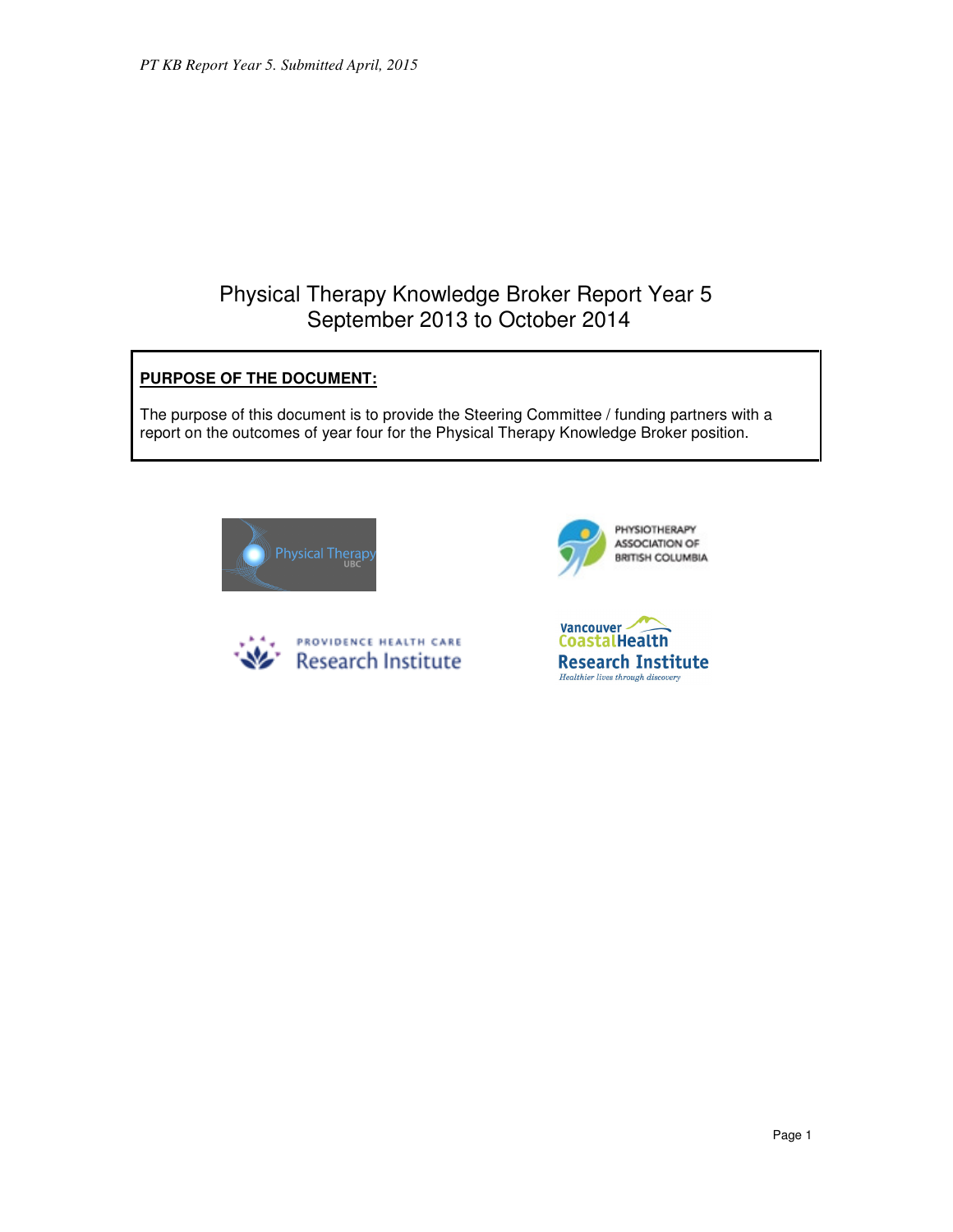| Physical Therapy Knowledge Broker<br><b>Report Year 5</b> | <b>Submitted by: Alison M Hoens</b> |
|-----------------------------------------------------------|-------------------------------------|
| Date: April 2015                                          | <b>Version Number: 1</b>            |

# **1. PROGRESS ON GOALS & DELIVERABLES**

## **Goal 1: Establish a web presence for the PT knowledge brokering initiative**

• **Develop and maintain a web page for KT within the UBC Department of Physical Therapy and PABC websites with links to funding partners. The page will host documentation from projects associated with the PT KB role, KT resources for clinicians /decision-makers / researchers, and links to other pertinent KT sites.**

The PT KB will develop the webpage by Sept 2009 and maintain the web page for the duration of the appointment. The funding partners will provide access to the required resources to update and maintain the websites.

Both UBC Department of Physical Therapy and PABC websites house PT KB web pages (established Aug 2009). Content includes: background information on the KB role, regular updates on the respective KB projects, the BC PT Research Collaboration Registry, evidence-informed practice resources and an inventory of KT links. The KB pages on the PABC website are linked to the Clinical Library and include podcasts of the webinars. In 2013 The UBC Dept of PT website provided a button on the introductory page to link directly to the Knowledge Broker pages. Notification of updates to content on the web pages is provided by e-blasts from the PABC CEO and librarian and newsletters from both the UBC Dept of PT and PABC.

- Reach: Google Analytics for Knowledge Broker pages on PABC website: Total number of hits Sept 30 2013 to Sept 30 2014 = **14,094**.

| <b>PABC</b>            | Sept 1 2009 | Jan 1 2010   | <b>April 1 2011</b> | Sept 30, 2011 | Sept 30, 2012 | Sept 30 2013 |
|------------------------|-------------|--------------|---------------------|---------------|---------------|--------------|
|                        | Dec 8 2009  | Sept 10 2010 | Sept 21 2011        | Sept 30 2012  | Sept 30, 2013 | Sept 30 2014 |
| Avg # of<br>hits/month | 61          | 133          | 141.6               | 203.6         | 515.8         | 1174.5       |

**Key messages**: 1825% increase in views between the first and most recent year and a 1079% between the previous and current year. The variation in the time periods of data collection was dictated by restructuring of the website by the organization.

| <b>UBC</b> | April 1 2013-Sept 30, 2013 | Sept 30 2013 - Sept 20 2014 |
|------------|----------------------------|-----------------------------|
| Overview   | Total $=3,300$             | Total = $9632$              |
|            | Avg # hits/month = $136$   | Avg # hits/month = $802.7$  |

**Key messages**: 490% increase in views between the previous and current year.

Potential influencing factors for the dramatic increase in visits :

- Promotion provided by Twitter using the UBC PT KB Twitter account 'PhysioKTBroker'

- Promotion provided by partnerships with Physiopedia, Bone & Joint Canada, BC Pharmacy Association, UBC Continuing Professional Development, British Journal of Sports Medicine

- Promotion provided by newsletter articles, email blasts via PABC and UBC Dept of PT

- Awareness of & positive reputation of existing resources

## **Next steps**

**-** Work with Physiopedia to enable participant feedback regarding usefulness & impact of resources – develop a 'button' on the webpages to solicit feedback

- Continue to update webpages
- Continue to develop evidence-based practice resources
- Continue to promote webpage content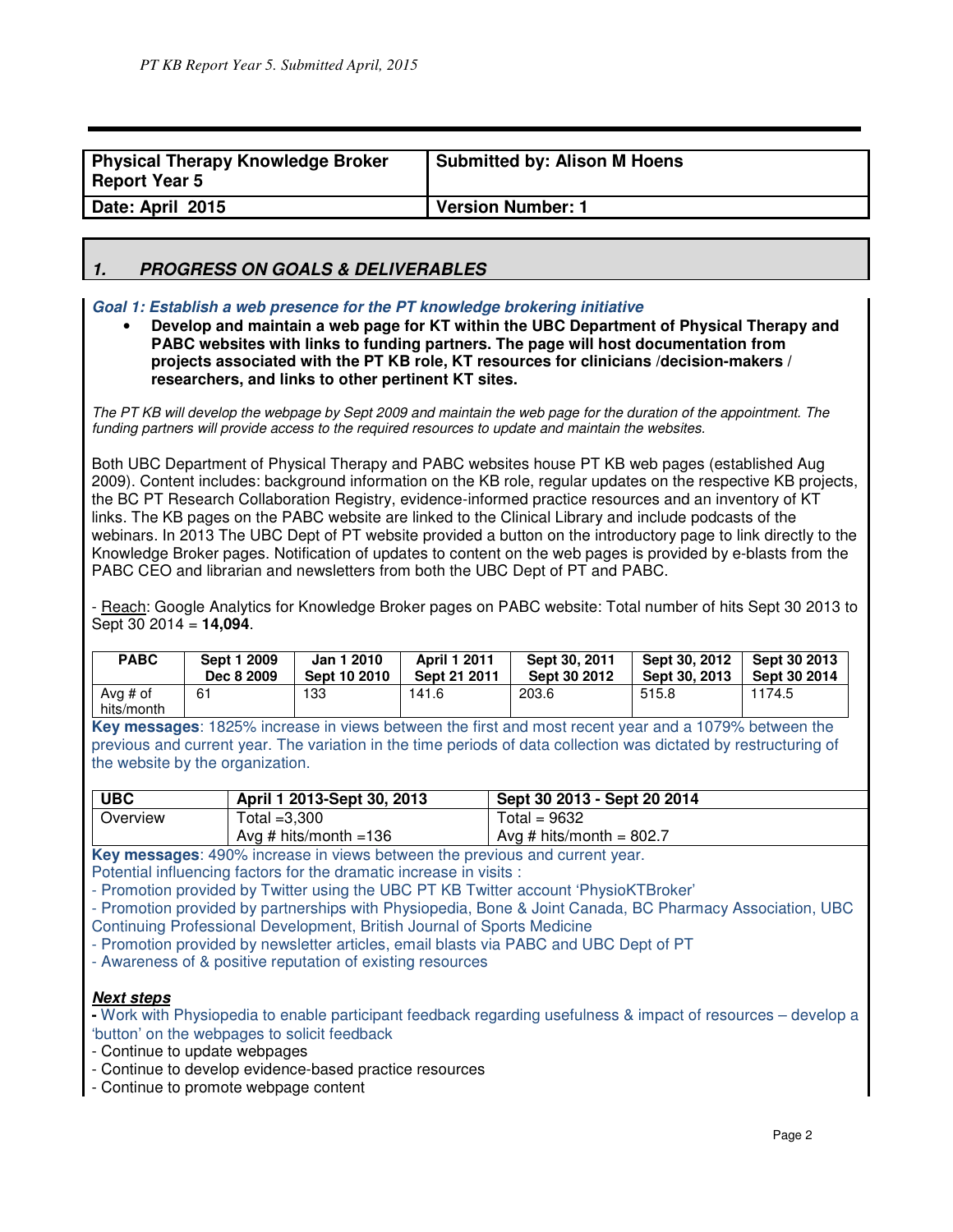## **Goal 2: Facilitate PT clinician / researcher partnerships in BC**

- Identify PT clinicians and researchers for potential clinician / researcher partnerships
- Link PT clinicians and researchers for integrated KT and end-of-grant KT collaboration opportunities

The PTKB will develop (by Oct 2009) and maintain a directory of clinicians and researchers with interest and capacity for partnerships and link members for potential collaborations. The funding partners will assist in circulating the call for directory membership and communicating with the PT KB all potential projects for collaboration.

The online research collaboration registry (developed May 2010; updated Feb 2011, Nov 2013 & Dec 2014). Currently 131 PTs across BC registered themselves as researchers, decision-makers and/or clinicians in various practice areas (e.g. orthopaedics). The registry has been used to (1) facilitate research partnerships (2) identify clinical questions for MPT student research projects and (3) develop special interest groups (e.g. Cancer Interest Network). It was accessed 110 and 21 times respectively from the UBC and PABC website during the past year and was also used to broker opportunities for 3 MPT student projects with the clinical community.

#### **Partnerships (provincial & national)**

The following table presents the number of participants, for each partner group, for the previous and current reporting period and the corresponding percentage increase between these reporting periods.

| <b>Partner Group</b> | # participants<br>2010-2011 | # participants<br>2011-2012 | # participants<br>2012-2013 | # participants<br>2013-2014 |
|----------------------|-----------------------------|-----------------------------|-----------------------------|-----------------------------|
| Clinicians           |                             | -87                         | 102                         | 161                         |
| Researchers          | 22                          | 32                          | 38                          | 60                          |
| Decision makers      |                             | 23                          | 23                          | 40                          |
| <b>Students</b>      |                             | 24                          | 30                          | 31                          |
| Patients             |                             |                             |                             | 35                          |

**Key messages**. Engagement from all stakeholder groups continues to grow with a total of 327 partners over the 5 years of the position. Approximately 35% of partners, after completing one project, choose to engage in another project. This past year included a project, the Physical Activity Support Kit (PASKI) Move More. Sit Less in which patient partners were central. These patient partners were recruited from Impact BC Patient Voices Program.

#### **Next steps**

- Continue to work with UBC Dept of PT faculty, VCHRI, PHCRI, PABC and Practice Leaders in Health Authorities to identify opportunities for clinician, researcher, student, patient & decision-maker collaborations.

**Goal 3: Enhance access to evidence-based learning resources and knowledge products for PTs in BC** 

- Identify existing and develop new learning resources and on-line guides to assist clinicians in acquiring, appraising, synthesizing and applying knowledge into practice
- Provide on-line access to the learning resources, guides and other knowledge products

- Developed, disseminated, and supported the implementation of a number of evidence-based resources for BC PTs:

| <b>Resource</b>                    | <b>Purpose</b>                                                                                                                                                                   | # of hits<br><b>Apr-Sept</b><br>2011 | # of hits<br>Sept2011-<br><b>Sept 2012</b> | # of hits<br>Sept 2012 -<br><b>Sept 2013</b> | <b>Sept</b><br>$2013 -$<br>Sepr<br>2014       |
|------------------------------------|----------------------------------------------------------------------------------------------------------------------------------------------------------------------------------|--------------------------------------|--------------------------------------------|----------------------------------------------|-----------------------------------------------|
| Cryotherapy:<br>Why, When &<br>How | - Decision-making tool to<br>guide safe and effective<br>application of cryotherapy<br>and other related<br>interventions to manage<br>pain, inflammation, edema<br>and swelling |                                      | 58                                         | 148                                          | 368<br><b>PABC</b><br>1166<br>Physio<br>pedia |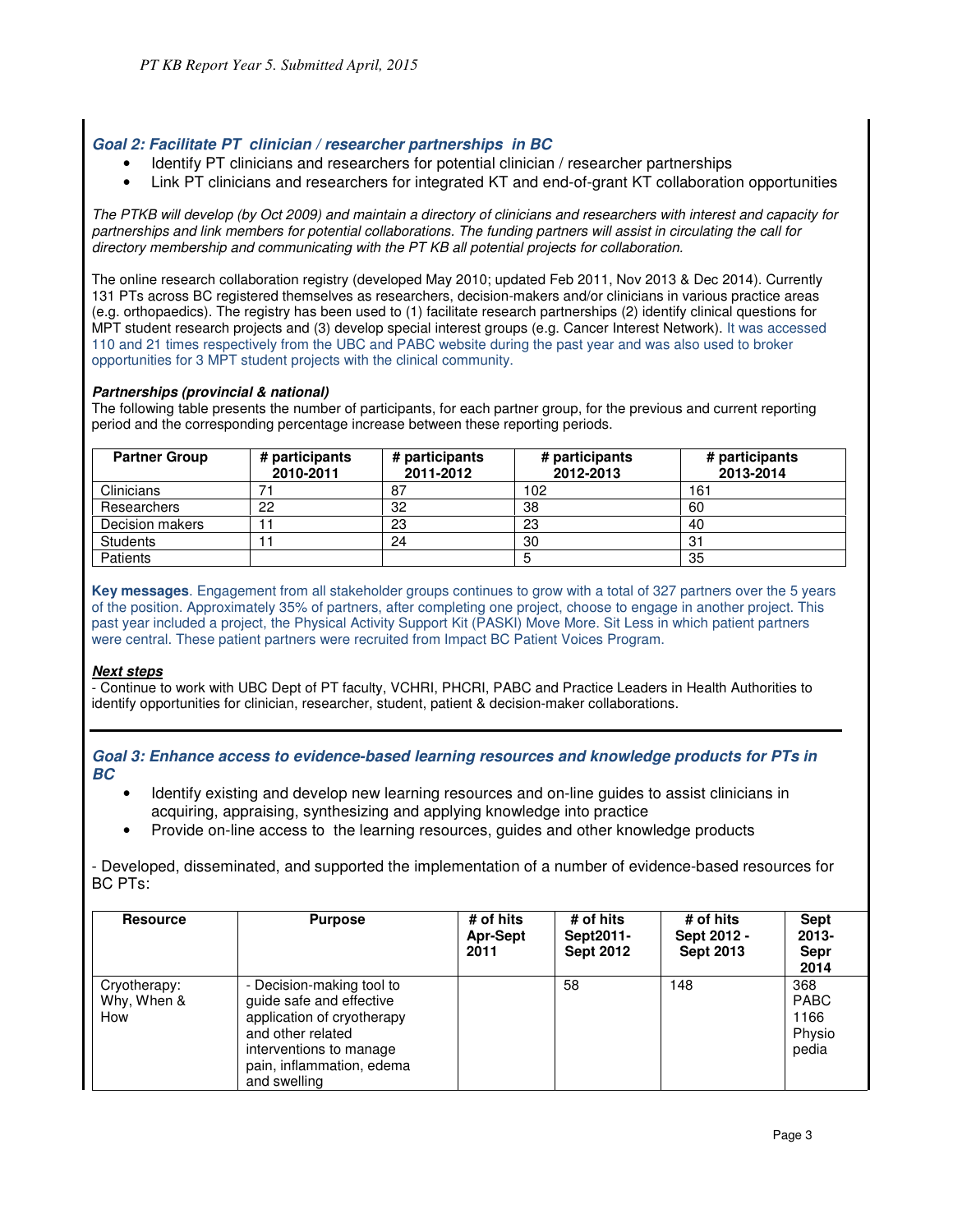| Electrophysical<br>Agents CIs and<br>Precautions                                                   | - Decision-making tool to<br>guide safe application of<br>electrophysical agents                                                                                                                                                                                                                                                                                         | <b>UTPress</b><br>$-10,000$<br>mailed<br>$-1620$<br>hits<br>$-822$<br>print<br>orders<br>$(113$ in<br>USA)<br>$-157$<br>orders | UT Press:<br>4,403<br>views<br>1,987<br>downloads<br>986<br>purchased<br>1383<br>purchased<br>since<br>publication<br>102<br>PABC: | 238 (PABC)                                                 | 564<br><b>PABC</b><br>*not on<br><b>UBC</b><br>site              |
|----------------------------------------------------------------------------------------------------|--------------------------------------------------------------------------------------------------------------------------------------------------------------------------------------------------------------------------------------------------------------------------------------------------------------------------------------------------------------------------|--------------------------------------------------------------------------------------------------------------------------------|------------------------------------------------------------------------------------------------------------------------------------|------------------------------------------------------------|------------------------------------------------------------------|
| <b>SAFEMOB</b>                                                                                     | - Decision-making tool to<br>guide safe mobilization of<br>acutely ill patients<br>- Inventory of literature and<br>links to support SAFEMOB<br>tool<br>- Recording of webinar<br>demonstrating how to use<br>the SAFEMOB tool                                                                                                                                           | $\overline{87}$                                                                                                                | $\overline{77}$                                                                                                                    | 104                                                        | 548<br><b>UBC</b><br>35<br><b>PABC</b><br>771<br>Physio<br>pedia |
| Skin & Wound-<br>Use of electrical<br>stimulation and<br>ultrasound to<br>promote wound<br>healing | - Recording of lecture<br>outlining the theory and<br>evidence for use of electrical<br>stimulation and ultrasound to<br>promote wound healing<br>- Recording of practical<br>demonstration<br>- Detailed list of required<br>equipment<br>- Step by step guide on the<br>application of electrical<br>stimulation<br>- References<br>- Links to additional<br>resources | 97                                                                                                                             | 164                                                                                                                                | 133                                                        | 375<br><b>UBC</b><br>7<br><b>PABC</b>                            |
| Outcome<br>measures for<br><b>Total Joint</b><br>Arthroplasty                                      | - Inventory of valid, reliable,<br>sensitive and specific<br>outcome measures including<br>information on what it<br>measures, who to use it for,<br>how to use it and how to<br>score it                                                                                                                                                                                | 75                                                                                                                             | 75                                                                                                                                 | 122                                                        | 623<br><b>UBC</b><br>970<br><b>PABC</b>                          |
| Inventory of<br>databases for<br>outcome<br>measures                                               | - List of links to databases for<br>rehabilitation-related<br>outcome measures                                                                                                                                                                                                                                                                                           | Not<br>available                                                                                                               | 79                                                                                                                                 | 182                                                        | 370<br><b>PABC</b>                                               |
| Safe Handling of<br>Patients                                                                       | - A series of 4 'alerts' with<br>key information to guide safe<br>handling of patients in acute<br>care settings<br>- Inventory of resources/links<br>eg. lifting and handling<br>devices                                                                                                                                                                                | 209                                                                                                                            | 52                                                                                                                                 | 87                                                         | 1,239<br><b>PABC</b>                                             |
| Achilles<br>Tendinopathy<br><b>Toolkit</b>                                                         | - (1) Summary of the<br>evidence of interventions (2)<br>Algorithm (3) Details of<br>individual articles (4)<br>Exercise prescription (5)                                                                                                                                                                                                                                |                                                                                                                                | 1102<br>(PABC)<br>2,054 from<br>43                                                                                                 | 510 (PABC)<br>16,000 from<br>45 countries<br>(Physiopedia) | 2138<br><b>UBC</b><br>1435<br><b>PABC</b><br>11,412              |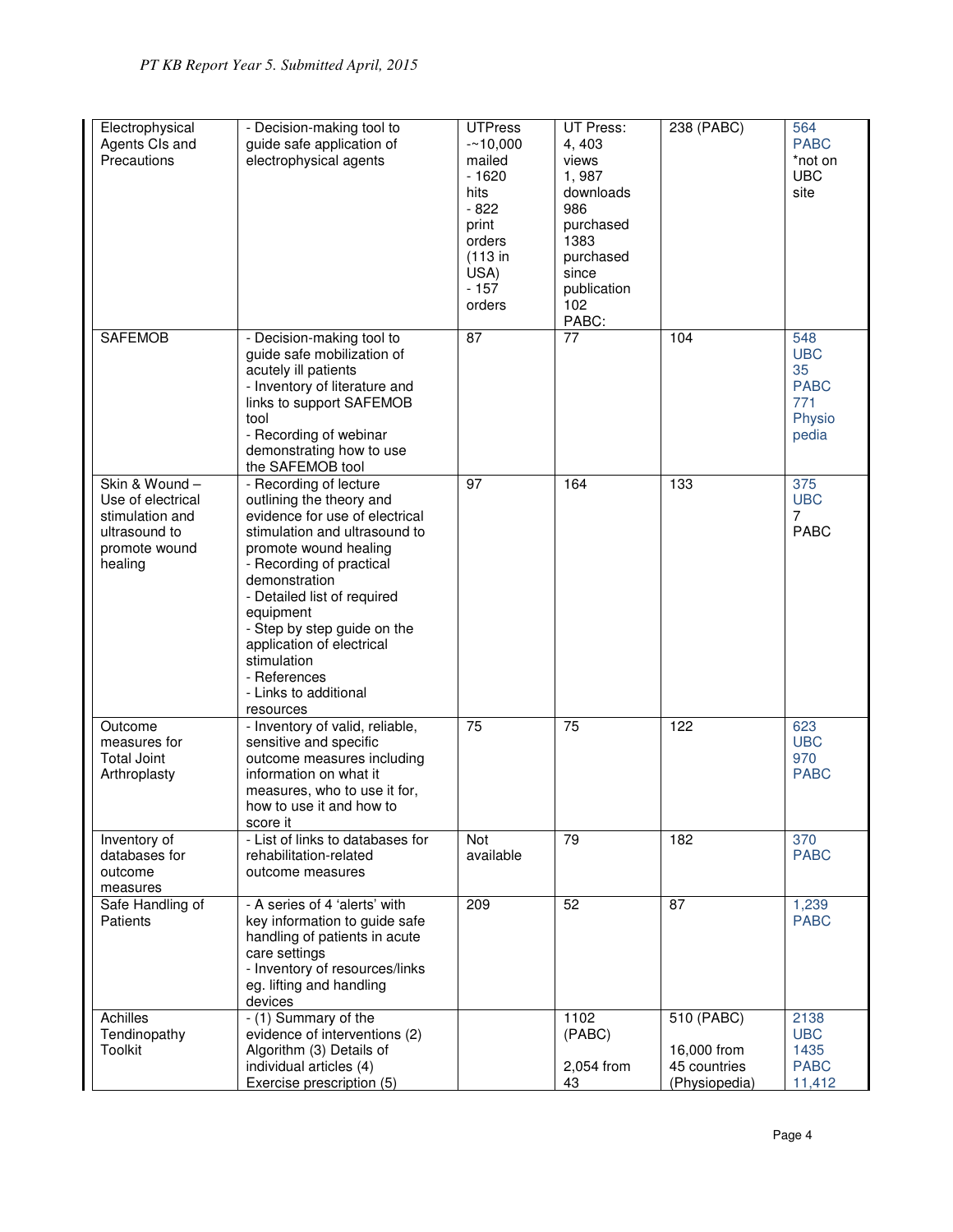|                                                                                                | Laser dosage calculation (6)<br>Summary of medical &<br>surgical interventions                                                                                                                                                                                                                   | countries<br>(Physiope<br>dia)<br>Not<br>available | 84 (BJSM)                                                                                                                                           | Physio<br>pedia                                                       |
|------------------------------------------------------------------------------------------------|--------------------------------------------------------------------------------------------------------------------------------------------------------------------------------------------------------------------------------------------------------------------------------------------------|----------------------------------------------------|-----------------------------------------------------------------------------------------------------------------------------------------------------|-----------------------------------------------------------------------|
| Lateral<br>Epicondyle<br>Tendinopathy<br><b>Toolkit</b>                                        | (1) Summary of the evidence<br>of interventions (2) Algorithm<br>(3) Details of individual<br>articles (4) Exercise<br>prescription (5) Manual<br>Therapy (6) Braces, Splints<br>& Taping (7) Laser dosage<br>calculation (8) Medical &<br>surgical interventions (9)<br><b>Outcome Measures</b> | (BJSM)                                             | 191 (PABC)<br>2065, 18<br>countries<br>(Physiopedia)<br>45 (BJSM)<br>This changed<br>my practice<br>UBC CPD<br>GP blog $\sim$<br>8000<br>hits/month | 4374<br><b>UBC</b><br>1166<br><b>PABC</b><br>9,530<br>Physio<br>pedia |
| Acute<br>Exacerbation of<br><b>COPD</b>                                                        | - Summary of project, Link to<br>systematic review                                                                                                                                                                                                                                               | 76                                                 | 88                                                                                                                                                  | 212<br><b>UBC</b><br>32<br><b>PABC</b>                                |
| Botox and<br>spasticity:<br>management<br>algorithm and<br>inventory of<br>outcome<br>measures | - Algorithm for evidence-<br>informed practice for<br>management of spasticity;<br>Inventory of appropriate<br>outcome measures to<br>evaluate effectiveness of<br>botox                                                                                                                         | 99                                                 | 98                                                                                                                                                  | 27<br>PABC                                                            |
| Guidelines for<br>provision of<br>wheelchairs in<br>progressive<br>neuromuscular<br>disease    | - Updated practice guideline<br>for provision of wheelchairs<br>in progressive<br>neuromuscular disease                                                                                                                                                                                          | 50                                                 | 79                                                                                                                                                  | 308<br><b>UBC</b><br>74<br><b>PABC</b>                                |
| FEATHERS-<br>use of robotics &<br>gaming to<br>support UE<br>rehab                             |                                                                                                                                                                                                                                                                                                  |                                                    |                                                                                                                                                     | 191<br><b>UBC</b><br>23<br><b>PABC</b>                                |
| Lymphedema<br>*New                                                                             |                                                                                                                                                                                                                                                                                                  |                                                    |                                                                                                                                                     | 117<br>PABC                                                           |
| Deep Vein<br>Thrombosis<br>*New                                                                | Prevention and management<br>of DVT                                                                                                                                                                                                                                                              |                                                    |                                                                                                                                                     | 53<br><b>PABC</b>                                                     |
| Use of the<br>Canadian Cspine<br>Rule<br>*New                                                  |                                                                                                                                                                                                                                                                                                  |                                                    |                                                                                                                                                     | 405<br><b>UBC</b><br>579<br><b>PABC</b>                               |
| Arthritis referral<br>to PT for<br>Physicians<br>*New                                          |                                                                                                                                                                                                                                                                                                  |                                                    |                                                                                                                                                     | 901<br><b>PABC</b>                                                    |
| Arthritis referral<br>to PT for<br>Pharmacists                                                 |                                                                                                                                                                                                                                                                                                  |                                                    |                                                                                                                                                     | 118<br><b>PABC</b>                                                    |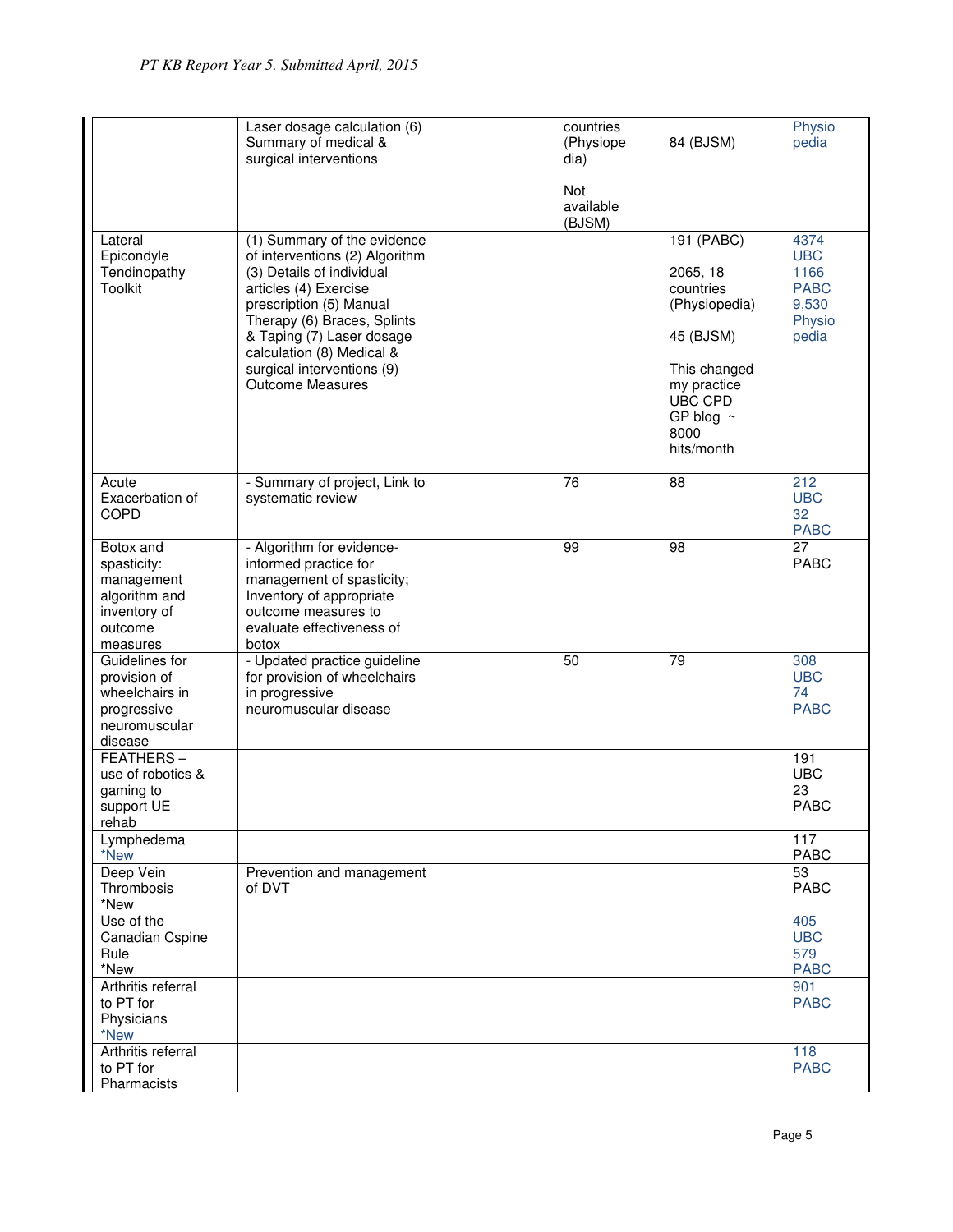| *New                                  |                                                                                     |     |     |                   |
|---------------------------------------|-------------------------------------------------------------------------------------|-----|-----|-------------------|
| Research<br>Collaboration<br>Registry | - Database of PTs in BC who<br>wish to be contacted for<br>potential involvement as | 45  | 59  | 21<br><b>PABC</b> |
|                                       | researchers, decision-<br>makers or clinicians in<br>specific areas of practice     |     |     |                   |
| Overview of the<br>PT KB position     | - Outline of the PT KB<br>position (role, scope,<br>activities)                     | 126 | 126 |                   |
| <b>KB Position</b>                    |                                                                                     |     |     | 160               |
| Reports                               |                                                                                     |     |     | <b>UBC</b>        |
| <b>KT Resources</b>                   |                                                                                     |     |     | 185<br><b>UBC</b> |

### **Key messages:**

- 21 resources have been developed over the 5 years of the position.

- The resources have been viewed a total of ~106,000 times locally, nationally and internationally.

- Resources that have been developed several years ago are still being extensively accessed, to an even greater degree than initially, especially the Achilles and Lateral Epicondyle Tendinopathy Toolkits (total ~31,000 and 17,500 respectively). Further, the article about the Lateral Epicondyle Tendinopathy Toolkit on the UBC Continuing Practice Development physician blog "This Changed My Practice" (a physician blog) was voted in the top 5 this past year.

- New resources: Resources developed and disseminated this past year were accessed to a surprising degree in a short period of time. Particularly impressive was the reach of the decision tree to assist physicians in referring patients to physiotherapy for management of arthritis.

- The international interest in the resources has been remarkable. Physiopedia reports ~40,000 unique visitors to their site /month. There are ~2000 pages of content and the pages with PT KB facilitated resources are in the top 25% accessed. The average dwell time on these pages is ~ 2-4 minutes which is approximately 1.5-2.5 times that of what is considered an attractive/successful webpage.

- Clearly, the PT KB facilitated resources are addressing needs in practice – both for physiotherapists and other health care providers (e.g. physicians, nurses)

| <b>Date</b>   | Topic                                                                        | Partner(s)                | Attendees/<br><b>Registrants</b> | Downloads of<br>recordings |
|---------------|------------------------------------------------------------------------------|---------------------------|----------------------------------|----------------------------|
| Nov<br>2013   | OM #1: How to Find,<br>Select, Apply, & Interpret<br><b>Outcome Measures</b> | Dr Vanessa<br>Noonan      | 27/65                            | 463                        |
| Feb<br>2014   | OM #2 Outcome<br>Measurement for Shoulder<br>Dysfunction                     | Cameron Bennett           | 33/70                            | 437                        |
| March<br>2014 | Sticking your neck out:<br>Canadian Cspine Rule                              | Cspine Rule Task<br>Force | 45/95                            | 152                        |
| April<br>2013 | OM #3: Outcome<br>Measurement for Total<br>Joint Arthroplasty                | Dr Marie Westby           | 38/75                            | 633                        |
| July<br>2014  | The Tip of the Iceberg: the<br>icing controversy                             | Nadine Plotnikoff         | 90/120                           | 1,599                      |

: - Provision of **Journal clubs via webinars** for PABC members. The metrics for PABC journal clubs are:

For **2013-2014**, the webinar series was entitled **Outcome Measures: The Golden Key** and focused on promoting use of outcome measures using popular topics that members had requested searches from the PABC Librarian.

In 2012-2013, the webinar series "The Ease (E's) of Practice: Evidence, Experience and Expertise" used a popular topic (e.g. frozen shoulder), to illustrate the process to access, appraise and apply evidence from the literature and integrate it with evidence from clinical expertise and patient preference.

In 2011-2012, the focus of the journal club webinars was to teach participants how to appraise the quality of a systematic review and meta-analysis.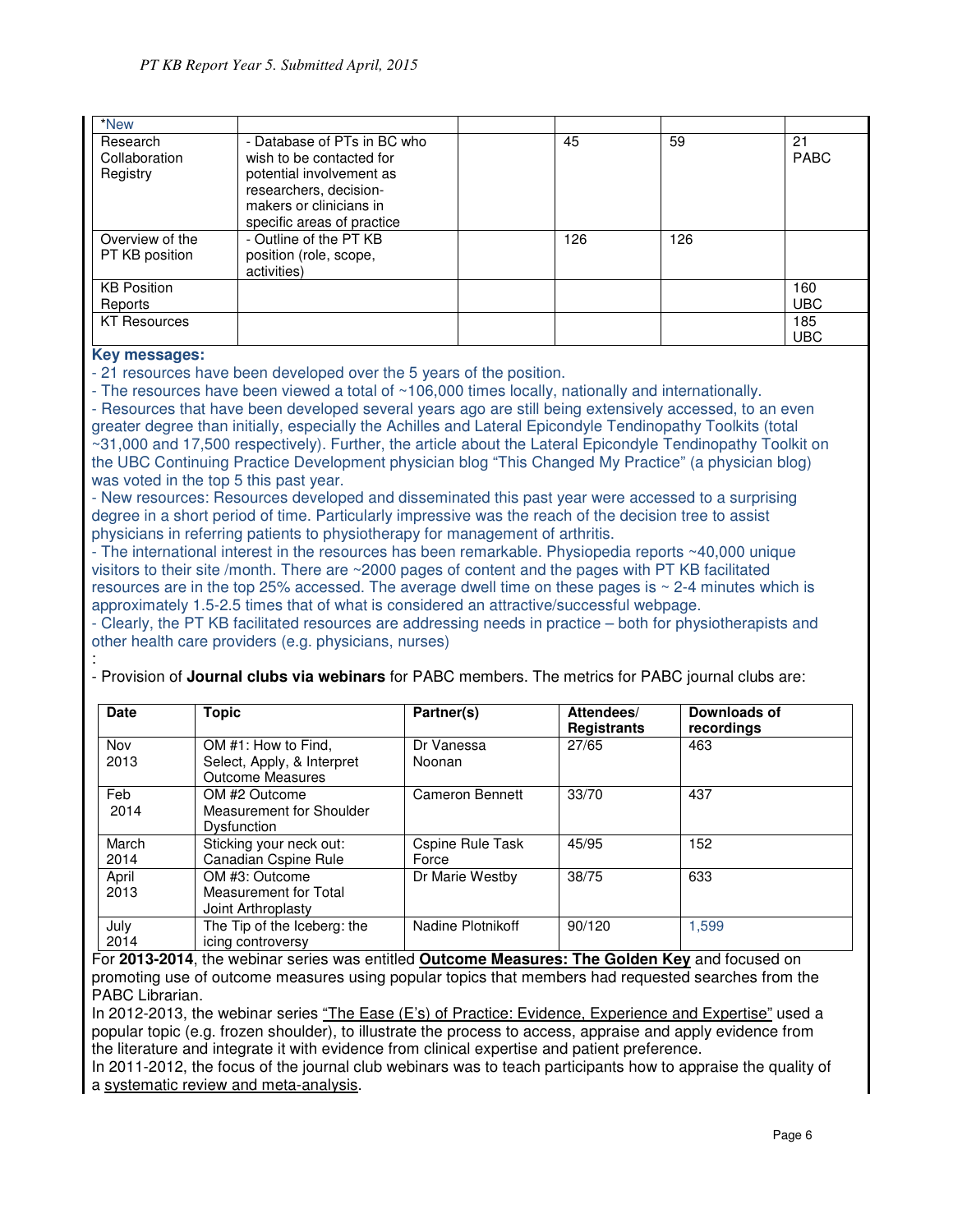In 2010-2011, the focus of the journal club webinars was to teach participants how to appraise the quality of a randomized controlled trial. Partners for presentations included Faculty from UBC Dept. of Physical Therapy.

For 2014-2015, the webinar series focusses on partnerships with (1) pharmacy – for management of a) acute inflammation and b) bone health and (2) concussion assessment and management.

The journal clubs include desk-top sharing of articles, complementary evidence, images (including a whiteboard), polling questions providing real-time sharing of opinions and a chat box for posting questions. Additionally, key concepts from the content of the topic, methodological design and statistical analysis are highlighted. Partners for presentations include researchers and clinical leaders.

Each journal club is preceded by a pre-webinar questionnaire to establish the spectrum of knowledge and self-efficacy with evidence-based skills. Further it provides an opportunity for participants to articulate their 'burning questions' regarding the topic. The post-webinar questionnaire provides a means to measure how 'effective' the webinar was in enhancing this knowledge and self-efficacy of participants. Finally, it provides participants with an opportunity to articulate the components that they most and least valued in the format of the session. Of note, one of the most enlightening aspects of the postwebinar questionnaire is the question asking participants to state 3 key things that they learned – frequently, I learn the most from this section. Finally, throughout the webinar there are a series of polling questions to enable interaction with participants. The following table provides a sample of the evaluations of the webinars presented in 2013/2014:

|                                                                  | % reporting that in comparison<br>to prewebinar, feel more<br>confident in knowledge &<br>application | % reporting they will<br>change practice &<br>provided specific<br>examples of how to do so |
|------------------------------------------------------------------|-------------------------------------------------------------------------------------------------------|---------------------------------------------------------------------------------------------|
| <b>Outcome Measures: The</b><br><b>Basics</b>                    | 70%                                                                                                   | Not requested                                                                               |
| <b>Outcome Measures &amp;</b><br><b>Shoulder Dysfunction</b>     | 65%                                                                                                   | 95%                                                                                         |
| <b>Outcome Measures &amp; Total</b><br><b>Joint Arthroplasty</b> | 80%                                                                                                   | 92%                                                                                         |
| Tip of the Iceberg: The icing<br>controversy                     | 80%                                                                                                   | 65%                                                                                         |

## **Key messages:**

- 601 unique PABC members have registered for the 19 webinars since 2010, representing >25% of the membership (~10% attend library webinars)

- There have been a total of ~6,630 downloads of the recordings of the webinars over the past 3 years

- The synchronous:asynchronous attendance (1:4-1:15) speaks to the advantages of recording sessions to enable those who are unable to participate at the time of recording to access it at a more convenient time. - The significant percentage of participants report not only the intent to change practice but also specifically articulate how they will do so, reflecting that the material is presented in a manner that can facilitate translation to practice.

The following comments are a selection of those obtained from journal club participants for 2013-2014 webinars

- Re outcome measurement; "To be brutally honest this was not something I had ever given a lot of thought to... but you have changed that!" and "Very informative. Very timely for me as I am on another mission to start using outcome measures and with changes in our workplace I figured now was the time. Have tried before but always just gave up 'cause I didn't know how to choose or sometimes where to look etc. With the information from last night's webinar I am very keen to make it work this time."

- "These short sessions are very helpful. I live in the interior and it is not always practical to travel a distance for courses. These webinars help me keep in touch with current practices in a timeline that works with "real life' "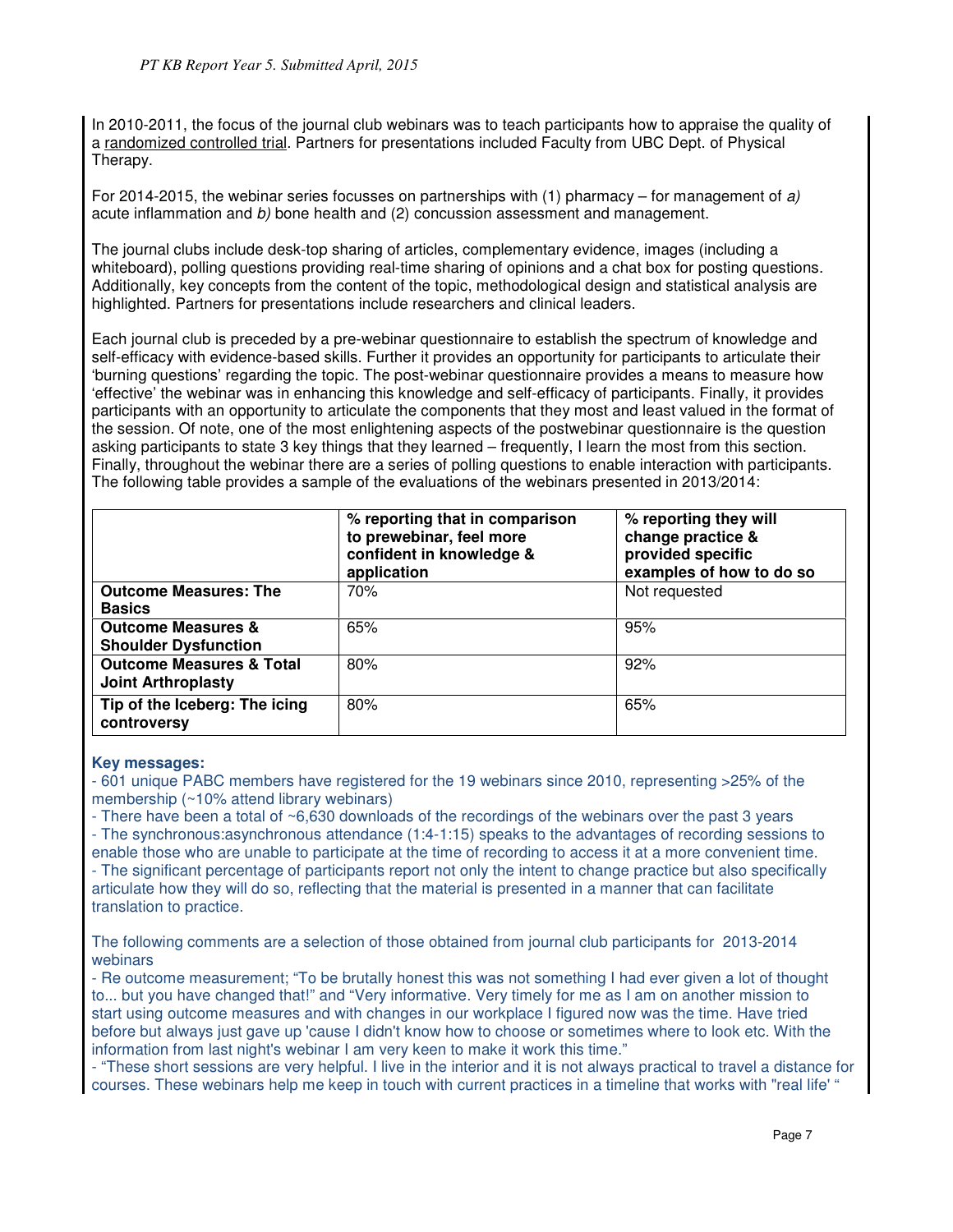## **Next steps**

- Continue to develop, post and 'market' learning opportunities and resources that enhance knowledge and build skills for evidence-informed practice.

## **Goal 4: Identify and facilitate a KT initiative for each of the funding partners**

- Identify and facilitate an achievable project that is relevant for PT practice for each funding partner
- Ensure representation from all relevant funding partners for each KT initiative
- Ensure that the selected projects are congruent with the CIHR framework for knowledge translation

The PT KB will facilitate the collaboration between partners for development of resources/tools, implementation of resources/tools and the evaluation of the effectiveness of the interventions. The funding partners will ensure that there is assistance with resources (personnel, meeting rooms, technical support).

| <b>Project &amp; Partners</b>                                                                                                                                                                                                                     | <b>Objectives</b>                                                                                                                                                                                                                                                                                                       | <b>Status</b>                                                                                                                                                                                                       |
|---------------------------------------------------------------------------------------------------------------------------------------------------------------------------------------------------------------------------------------------------|-------------------------------------------------------------------------------------------------------------------------------------------------------------------------------------------------------------------------------------------------------------------------------------------------------------------------|---------------------------------------------------------------------------------------------------------------------------------------------------------------------------------------------------------------------|
| <b>Physical Activity</b><br><b>Support Kit Initiative</b><br>(PASKI)<br><b>Move More.Sit Less</b>                                                                                                                                                 | To create a repository of resources to<br>facilitate physical activity and reduce<br>sedentary time in persons living with<br>chronic disease                                                                                                                                                                           | Working groups are<br>currently in the collect,<br>catalogue and evaluate<br>phase.                                                                                                                                 |
| <b>KB</b> led project<br>Partners: PABC, UBC<br>Dept of PT, VCHRI,<br>PHCRI, Physical<br>Activity Line of BC,<br><b>Active Choices</b><br>(UVic), Impact BC<br><b>Patient Voices</b>                                                              | 95 healthcare providers (48), patients<br>(28), decision-makers (13), students (1)<br>and researchers (18) are participating<br>in a Core Committee, Working groups in<br>clusters of disease categories, and an<br>Advisory Committee to collect,<br>catalogue, evaluate and recommend<br>evidence-informed resources. |                                                                                                                                                                                                                     |
| Improving<br>Cognitive & jOint<br>health Network<br>(ICON)<br>Partners: UBC Dept of<br>PT, ARC, School of<br>Interactive Art &<br>Technology<br>(SIAT), Grand NCE<br><b>Center for Digital</b><br>Media, QxMD,<br>KinDuct, Laval, U<br>of Alberta | Knowledge translation based initiatives<br>(KT tools) to optimize mobility<br>independence in older adults using<br>digital technologies<br>CIHR funded<br>Personal role: Member of Executive<br>Committee - KT Core Facility Co-leader<br>and a member of the Knowledge User<br>Advisory                               | Initial network meeting<br>identified priorities<br>Initial projects underway<br>(e.g. Walk 10 blocks $-$<br>app & awareness<br>campaign to encourage<br>walking for cognitive &<br>joint health).                  |
| Electrophysical<br><b>Agents (EPA)</b><br><b>Indications</b><br><b>KB led project</b><br>Partners: PABC, UBC<br>Dept of PT, Canadian<br>Physiotherapy<br>Association                                                                              | To provide Physiotherapists with an<br>evidence-informed clinical decision-<br>making aid for use of electrophysical<br>agents (eg. Laser, Ultrasound, TENS<br>etc)<br>Team of experts Team recruited from<br>Ottawa, U of Manitoba, U of Toronto, U<br>of Western Ontario & UBC                                        | Completed review and<br>synthesis of use of<br>neuromuscular electrical<br>stimulation for<br>neurological,<br>musculoskeletal and<br>critical care populations.<br>Developing summary<br>tables and decision aids. |
| <b>ANSWER 2</b>                                                                                                                                                                                                                                   | Funded by a CIHR Catalyst Grant for<br>eHealth Innovations, this project is an                                                                                                                                                                                                                                          | ANSWER-2 online decision<br>aid completed and usability                                                                                                                                                             |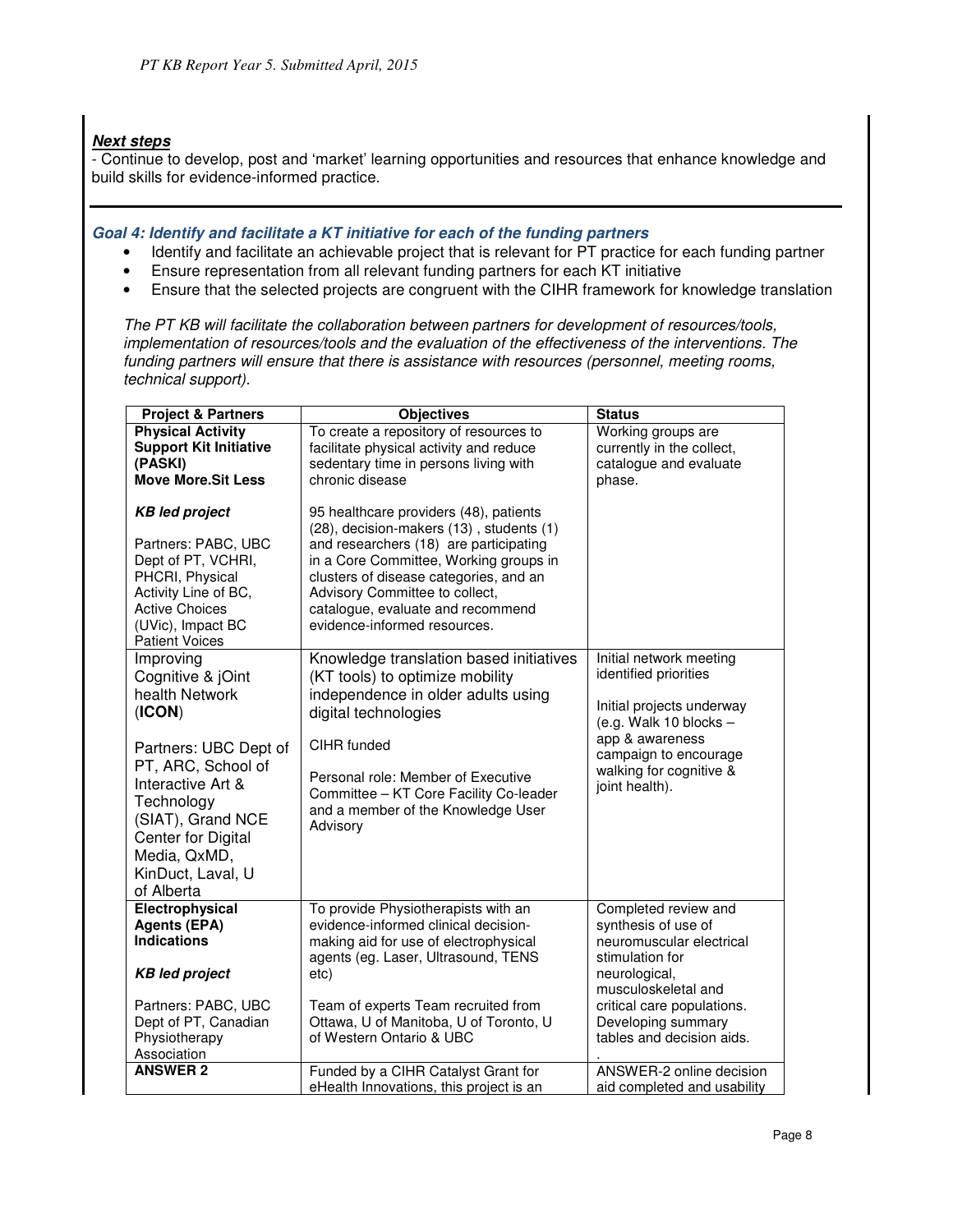| Partners:<br>Dr. Linda Li<br>Arthritis Research<br>Center<br><b>UBC</b><br><b>VGH</b><br><b>VCH</b><br><b>Grand NCE</b> | extension of the successful ANSWER<br>decision aid tool to help patients who have<br>rheumatoid arthritis (RA) decide whether to<br>proceed with medication treatment using<br>"biologics" (genetically engineered<br>proteins) as recommended by their doctors.<br>ANSWER-2 will be integrated into an online<br>RA Patient Passport that tracks patients'<br>health status and allows them to<br>communicate this information with their | tests completed. Currently<br>undertaking a study with 55<br>patients with RA, who have<br>received a new prescription<br>of a biologic agent to<br>determine their decisional<br>conflict, medication<br>knowledge and self-efficacy<br>before and after using the<br>ANSWER-2. Submitting a<br>grant for an RCT comparing<br>outcomes to standard |
|-------------------------------------------------------------------------------------------------------------------------|--------------------------------------------------------------------------------------------------------------------------------------------------------------------------------------------------------------------------------------------------------------------------------------------------------------------------------------------------------------------------------------------------------------------------------------------|-----------------------------------------------------------------------------------------------------------------------------------------------------------------------------------------------------------------------------------------------------------------------------------------------------------------------------------------------------|
|                                                                                                                         | health professionals.                                                                                                                                                                                                                                                                                                                                                                                                                      | information booklet.                                                                                                                                                                                                                                                                                                                                |
| <b>Prospective</b><br><b>Surveillance of Arm</b><br><b>Morbidity post</b><br><b>Breast Cancer</b><br>surgery            | This project builds on preliminary work that<br>the study team has undertaken to manage<br>the significant arm morbidity for women<br>following breast cancer surgery.                                                                                                                                                                                                                                                                     | Completed preliminary<br>phases:<br>- community engagement<br>workshop<br>- pilot                                                                                                                                                                                                                                                                   |
| Partners:<br>Dr. K Campbell (UBC<br>Dept of PT)                                                                         | Specific aims:<br>1) improve the quality of research to inform<br>a change in practice with a proactive PT<br>monitoring program to reduce arm<br>morbidity                                                                                                                                                                                                                                                                                | RCT in process - data<br>collection almost<br>complete                                                                                                                                                                                                                                                                                              |
| PHC, PHCRI, VCHRI<br><b>Fraser Health</b><br><b>BC Cancer Research</b><br>Institute<br>Simon Fraser<br>University       | 2) quantify the cost of delivering the<br>intervention and possible cost-savings to<br>the health care system<br>3) understand the local<br>barriers and facilitators to a change in<br>clinical practice from the point of view of                                                                                                                                                                                                        | Next steps:<br>- KT plan: workshop and<br>online handbook                                                                                                                                                                                                                                                                                           |
|                                                                                                                         | decisions makers, clinicians & patients.                                                                                                                                                                                                                                                                                                                                                                                                   |                                                                                                                                                                                                                                                                                                                                                     |
| <b>Total joint</b><br>arthroplasty:<br>Enhancing<br>utilization of                                                      | 3 synergistic projects with the following<br>objectives:<br>(1) To establish a baseline of current<br>utilization of outcome measurement (OM)                                                                                                                                                                                                                                                                                              | Toolkit 95% complete:.<br>Final review of online<br>modules underway.                                                                                                                                                                                                                                                                               |
| outcome<br>measurement<br>(TJAOM)                                                                                       | in TJA care<br>(2) To document clinician identified barriers<br>and solutions to use of OM in TJA care<br>(3) To develop learning resources and tools                                                                                                                                                                                                                                                                                      | First manuscript<br>published<br>Provincial, national &                                                                                                                                                                                                                                                                                             |
| <b>KB led project</b>                                                                                                   | necessary to facilitate use of OM in TJA<br>care                                                                                                                                                                                                                                                                                                                                                                                           | international<br>dissemination in process.                                                                                                                                                                                                                                                                                                          |
| - Partners: UBC Dept<br>of PT, PABC, VCH,<br>PHC                                                                        | (4) To disseminate, implement, and<br>evaluate the uptake of the learning<br>resources and tools using the information<br>from objectives #1 and #2 in conjunction<br>with evidence from implementation science                                                                                                                                                                                                                            |                                                                                                                                                                                                                                                                                                                                                     |
| <b>AECOPD</b> project                                                                                                   | Given that SAFEMOB could not                                                                                                                                                                                                                                                                                                                                                                                                               | The systemic review of                                                                                                                                                                                                                                                                                                                              |
| <b>KB led project</b>                                                                                                   | adequately address the needs for safe<br>and effective exercise prescription for<br>Acute Exacerbation of Chronic<br><b>Obstructive Pulmonary Disease</b><br>(AECOPD), the AECOPD project grew                                                                                                                                                                                                                                             | SRs has been viewed<br>23, 720 times<br>Recommendations<br>derived from a Delphi                                                                                                                                                                                                                                                                    |
| Partners:<br>UBC Dept. of PT                                                                                            | from the SAFEMOB project. The<br>AECOPD team, under the direction of                                                                                                                                                                                                                                                                                                                                                                       | process with<br>researchers & clinicians                                                                                                                                                                                                                                                                                                            |
| <b>PHCRI</b>                                                                                                            | Dr. Pat Camp, successfully secured                                                                                                                                                                                                                                                                                                                                                                                                         | from multiple disciplines                                                                                                                                                                                                                                                                                                                           |
| <b>VCHRI</b>                                                                                                            | funding from the Canadian Institute of                                                                                                                                                                                                                                                                                                                                                                                                     | were combined with the                                                                                                                                                                                                                                                                                                                              |
| <b>PABC</b><br>University of Toronto                                                                                    | Health Research Knowledge Synthesis<br>Grant for the initial phase of this                                                                                                                                                                                                                                                                                                                                                                 | findings from the SR to<br>develop the decision-                                                                                                                                                                                                                                                                                                    |
| University of                                                                                                           | project and recently received funding                                                                                                                                                                                                                                                                                                                                                                                                      | making tool (similar to                                                                                                                                                                                                                                                                                                                             |
| Saskatchewan<br><b>CESEI</b>                                                                                            | from PHCRI for KT implementation.                                                                                                                                                                                                                                                                                                                                                                                                          | that of SAFEMOB).<br>Focus groups with                                                                                                                                                                                                                                                                                                              |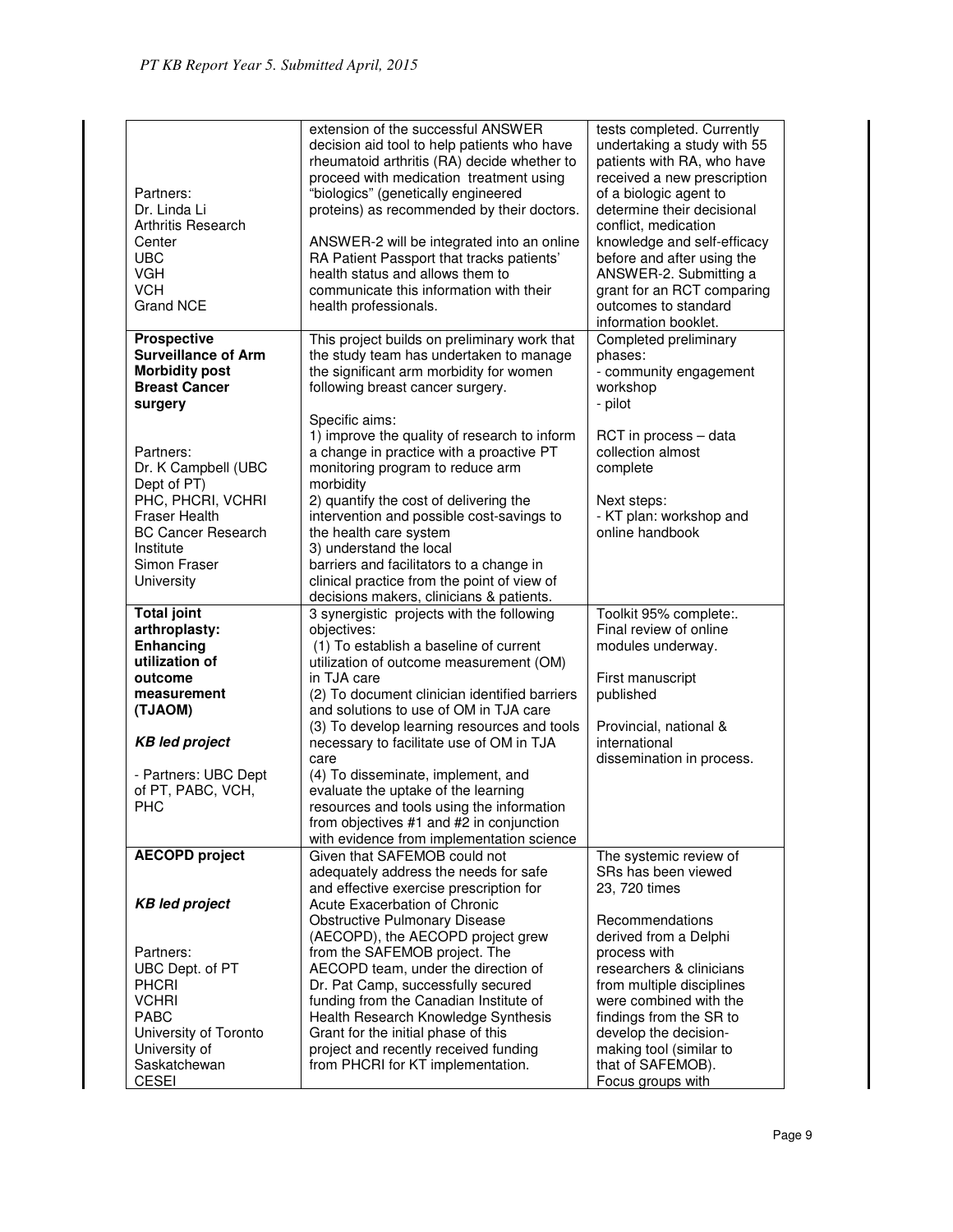| QxMD<br><b>VCH PT</b><br>Fraserhealth PT                                                                                       |                                                                                                                                                                                                                                                                                                                   | interdisciplinary care<br>providers completed.                                                                                                                                 |  |
|--------------------------------------------------------------------------------------------------------------------------------|-------------------------------------------------------------------------------------------------------------------------------------------------------------------------------------------------------------------------------------------------------------------------------------------------------------------|--------------------------------------------------------------------------------------------------------------------------------------------------------------------------------|--|
|                                                                                                                                |                                                                                                                                                                                                                                                                                                                   | With recent funding<br>from PHCRI, and in<br>partnership with QxMD<br>& CESEI, now<br>developing online<br>learning modules and<br>an app are in<br>development.               |  |
| <b>Tendinopathy</b><br><b>Toolkits</b><br><b>KB led project</b>                                                                | As a result of a call for proposals for PT KB<br>projects, the Tendinopathy Task Force was<br>struck to create a toolkit to guide PTs in<br>evidence-informed practice for patients with<br>Achilles Tendinopathy.                                                                                                | Completed Achilles and<br>Tennis Elbow Tendinopathy<br>Toolkits.<br>- Posted on the websites of<br>PABC, UBC Dept. of PT,                                                      |  |
| Partners:                                                                                                                      | Subsequent to the success of the Achilles<br>Tendinopathy Toolkit, the Task Force<br>decided to undertake the same process for<br>Tennis elbow.                                                                                                                                                                   | Physiopedia, British Journal<br>of Sports Medicine<br>- Presented at 5<br>conferences and 2 webinars.                                                                          |  |
| UBC Dept. of PT<br><b>VCHRI, PHCRI</b><br><b>PABC</b>                                                                          | A third team was assembled to evaluate<br>the impact of the Achilles Tendinopathy<br>Toolkit on knowledge, attitudes and<br>behaviours.                                                                                                                                                                           | - The third team is currently<br>writing the manuscript<br>regarding the impact of the<br>Achilles Tookit on the<br>knowledge, attitudes and<br>behaviors of BC PTs            |  |
| <b>Cervical Spine</b><br>Trauma: Use of<br><b>Canadian Cervical</b><br><b>Spine Rules</b><br><b>KB led project</b>             | The overarching goal of this project was to<br>ensure appropriate referral to a medical<br>doctor for imaging (X-ray), BC PTs of<br>patients with acute neck pain secondary to<br>trauma. Specifically, PTs knowledge and<br>current practice in the management of<br>acute neck pain in relation to the Canadian | - Completed. Supporting<br>resources (video, decision<br>support tools, template of<br>letters to physicians)<br>disseminated. Manuscript in<br>preparation.                   |  |
| Partners:<br>Dr. Linda Li & ARC<br>UBC Dept .of PT<br><b>PABC</b><br><b>VCHRI</b><br><b>PHCRI</b>                              | Cervical Spine Rule (C-Spine Rule) was<br>assessed and the results used to identify<br>the need for, and inform the design of,<br>learning resources and tools to increase<br>awareness and/or use of the C-Spine Rule<br>in clinical practice                                                                    | Supported through<br>participation in the<br>"Foundations of KT Course<br>(VCHRI/MSFHR)                                                                                        |  |
| <b>FEATHERS</b><br>Functional<br>Engagement in<br><b>Assisted Therapy</b><br>through Exercise<br>Robotics<br>Partners:         | The funding is provided by the Peter Wall<br>Solutions Initiative.<br>The objective is to develop social gaming<br>programs, supported by upper-limb<br>robotics, that will enable and motivate<br>children with cerebral palsy, and older<br>adults after stroke, to practice their home                         | - Focus groups completed<br>and manuscripts published.<br>- Prototypes of software and<br>hardware developed and<br>usability testing completed.<br>- Clinical trials underway |  |
| <b>UBC Mechanical</b><br>Engineering, Physical<br>Therapy,<br>Occupational Science<br>and Occupational<br>Therapy, Kinesiology | exercises.                                                                                                                                                                                                                                                                                                        |                                                                                                                                                                                |  |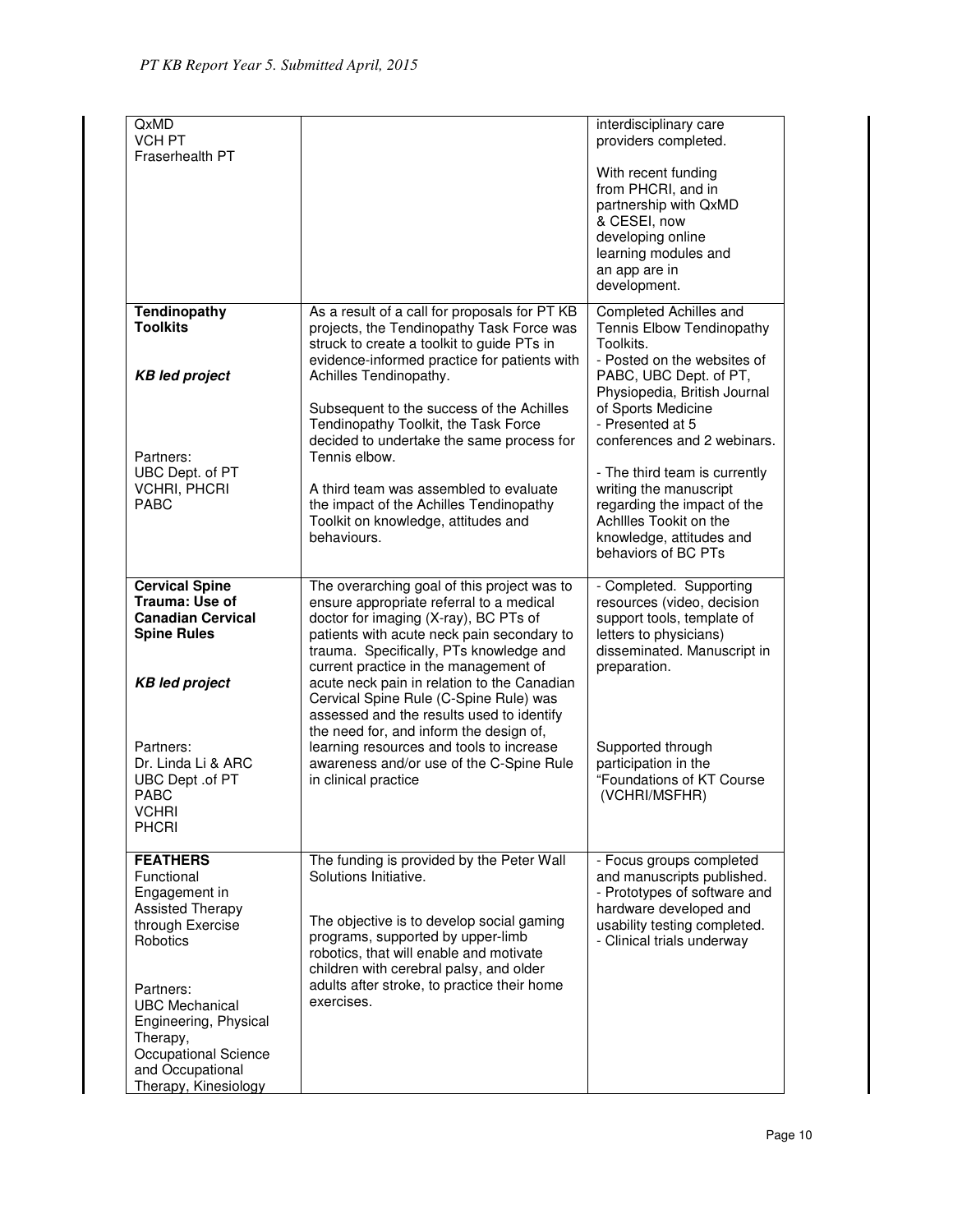| <b>BC</b> Center for<br>Abilities.                                                                                                                                                                                                                                                                                            |                                                                                                                                                                                                                                                                                                                                                                                                           |                                                                                                                          |
|-------------------------------------------------------------------------------------------------------------------------------------------------------------------------------------------------------------------------------------------------------------------------------------------------------------------------------|-----------------------------------------------------------------------------------------------------------------------------------------------------------------------------------------------------------------------------------------------------------------------------------------------------------------------------------------------------------------------------------------------------------|--------------------------------------------------------------------------------------------------------------------------|
| Abilities Neurological                                                                                                                                                                                                                                                                                                        |                                                                                                                                                                                                                                                                                                                                                                                                           |                                                                                                                          |
| Rehabilitation<br><b>Seating GAWG:</b><br>Seating Guideline<br><b>Adaptation Working</b><br>Group for provision of<br>wheelchairs in<br>progressive<br>neuromuscular<br>disease<br>- Partners:<br>BCC&W, Sunnyhill<br>Hospital, GF Strong,<br>UBC Dept of PT,<br><b>UBC</b> Dept of<br>Occupational Science<br>& Occupational | (1) Appraise the 2006 UK guideline using<br>the AGREE instrument<br>(2) Evaluate, synthesize and incorporate<br>evidence from an updated comprehensive<br>literature review and local consensus.<br>(3) Incorporate information appropriate for<br>specific progressive neuromuscular<br>diseases.<br>(4) Ensure the update guideline reflects the<br>needs and practice environment of BC<br>therapists. | Completed The guideline<br>has been appraised,<br>updated and adapted to the<br>BC context and<br>disseminated May 2014. |
| Therapy, VCH                                                                                                                                                                                                                                                                                                                  |                                                                                                                                                                                                                                                                                                                                                                                                           |                                                                                                                          |
| <b>SAFEMOB</b><br>Safe mobilization of<br>the acutely ill patient                                                                                                                                                                                                                                                             | (1) To develop a concise tool which guides<br>physiotherapy clinicians in evidence-<br>informed-decision-making (EIDM) relevant<br>to the safe mobilization of the acutely ill                                                                                                                                                                                                                            | Completed. Supporting<br>resources were also<br>developed, disseminated<br>and posted. A recorded                        |
| <b>KB led project</b>                                                                                                                                                                                                                                                                                                         | patient.                                                                                                                                                                                                                                                                                                                                                                                                  | webinar providing case<br>histories demonstrating<br>how to utilize the                                                  |
| - Partners: UBC Dept<br>of PT, PABC, VCH,<br><b>PHC</b>                                                                                                                                                                                                                                                                       |                                                                                                                                                                                                                                                                                                                                                                                                           | resource is also posted.<br>Shared nationally &<br>internationally.                                                      |
| <b>Enhancing</b><br>physiotherapy best<br>practice in issues of<br>skin & wound care                                                                                                                                                                                                                                          | (1) To increase the awareness of BC<br>PTs regarding the role of PTs in the<br>prevention, assessment & management<br>of skin & wound care issues.                                                                                                                                                                                                                                                        | Completed. An array of<br>resources (lectures,<br>practical demonstrations,<br>handouts, equipment list,                 |
| <b>KB led project</b>                                                                                                                                                                                                                                                                                                         | (2) To increase the number of BC PTs<br>who undertake a basic risk assessment<br>and utilize basic interventions for<br>prevention & management of skin &                                                                                                                                                                                                                                                 | reference list) has been<br>developed and posted on<br>the PABC website.                                                 |
| - Partners: PABC,<br>VCH, PHC, PT Skin &<br><b>Wound Care</b><br>Committee,<br>Interdisciplinary Skin<br>& Wound Care<br>Committee: UBC<br>Dept of Occupational<br>Science &<br>Occupational Therapy                                                                                                                          | wound care issues.<br>(3) To provide information to BC PTs on<br>where to find guidance on and training<br>in advanced assessment and<br>intervention techniques.                                                                                                                                                                                                                                         |                                                                                                                          |

### **Key messages**

- There have been 15 major projects over the 5 years of the position – 11 initiated and led by the PT KB over the 5 years of the position

**Goal 5: Provide progress reports and a year-end report to the funding partners** 

- Intermittent email updates on the progress on each of the goals
- Coordinate a meeting of funding partners in December 2009 providing a progress report and opportunity for discussion
- Provide a year-end report detailing the successes achieved in the inaugural PT KB position and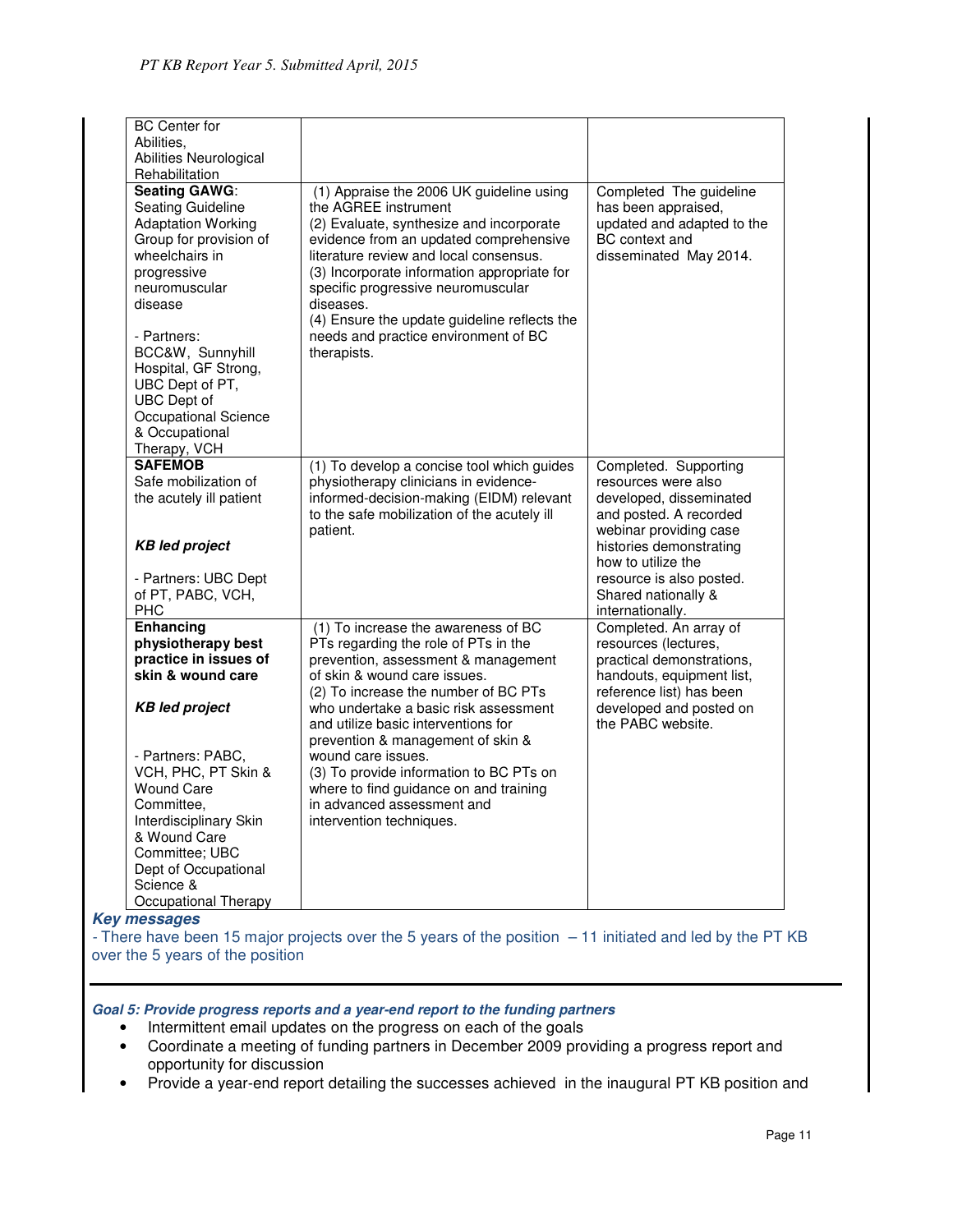recommendations for the future growth of the role

The PT KB will provide all documentation to funding partners with sufficient opportunity to review prior to meetings and will revise, within 2 weeks of receipt of revisions requested by the funding partners.

Email updates of the progress on the goals are communicated intermittently to the Steering Committee. Updates are also provided annually on the PABC and UBC Dept of PT websites. The 6 Month report was submitted December 9 2009 , Year 1 report September 13, 2010, Year 2 report October 20 2011 and Year 3 April 4 2013.

#### **Next steps**

Continue intermittent updates via email, annual reports and 6 monthly updates on websites.

# **2. ADDITIONAL ACTIVITIES / DELIVERABLES**

In addition to activities related to fulfilling the above-stated goals, the following activities and key events have been undertaken/occurred:

## **Meetings with Steering Committee**

Annual review

#### **Needs Assessment**

- Undertook a needs assessment in Year 1 for clinicians, academics and faculty & posted executive summary & results. Results informed Action Plan.
- Call for proposals in Spring 2011 and Fall 2014. Most recent selected project "Physical Activity Support Kit Initiative (PASKI): Move More. Sit Less

## **Activities for The UBC Department of PT**

- Member: Dept. of PT Clinical Faculty Appointments, Reappointments and Promotions Committee
- Assist faculty in knowledge translation components of grant applications and development of knowledge translation plans
- Member WICKED: West coast Inter-professional Clinical Knowledge Evidence Disseminator
- Member Continuing Professional Development Advisory Group
- Member UBC FOM Revenue Generating Committee
- Faculty meetings
- Submission of articles for newsletters

#### **Activities for PABC**

- Developed and co-presented 2 day update course on application of electrophysical agents. The lecture components were filmed and are available for purchase by members
- Member: Physiotherapy Ultrasound Imaging Task Force
- Brokered new relationship with the Physical Activity Line of BC
- Submitted articles for each of the quarterly newsletters
- Assisted PABC Knowledge Broker task force members in writing articles for newsletters
- Assisted PABC members with requests for and interpretation of evidence for practice
- Assisted PABC staff with specific requests for information from PABC members
- Assisted PABC librarian with selection of resources for monthly member emails and for the website
- Developed curriculum, coordinated presenters and co-presented webinar journal clubs
- Presented at PABC Practice Forum: "Exercise Prescription: What's not; What's not"

## **Activities for VCHRI & PHCRI**

- Developed PHCRI KT vision proposal with subsequent discussions
- PHCRI Research Leaders meetings
- KT & Community Engagement for VCHRI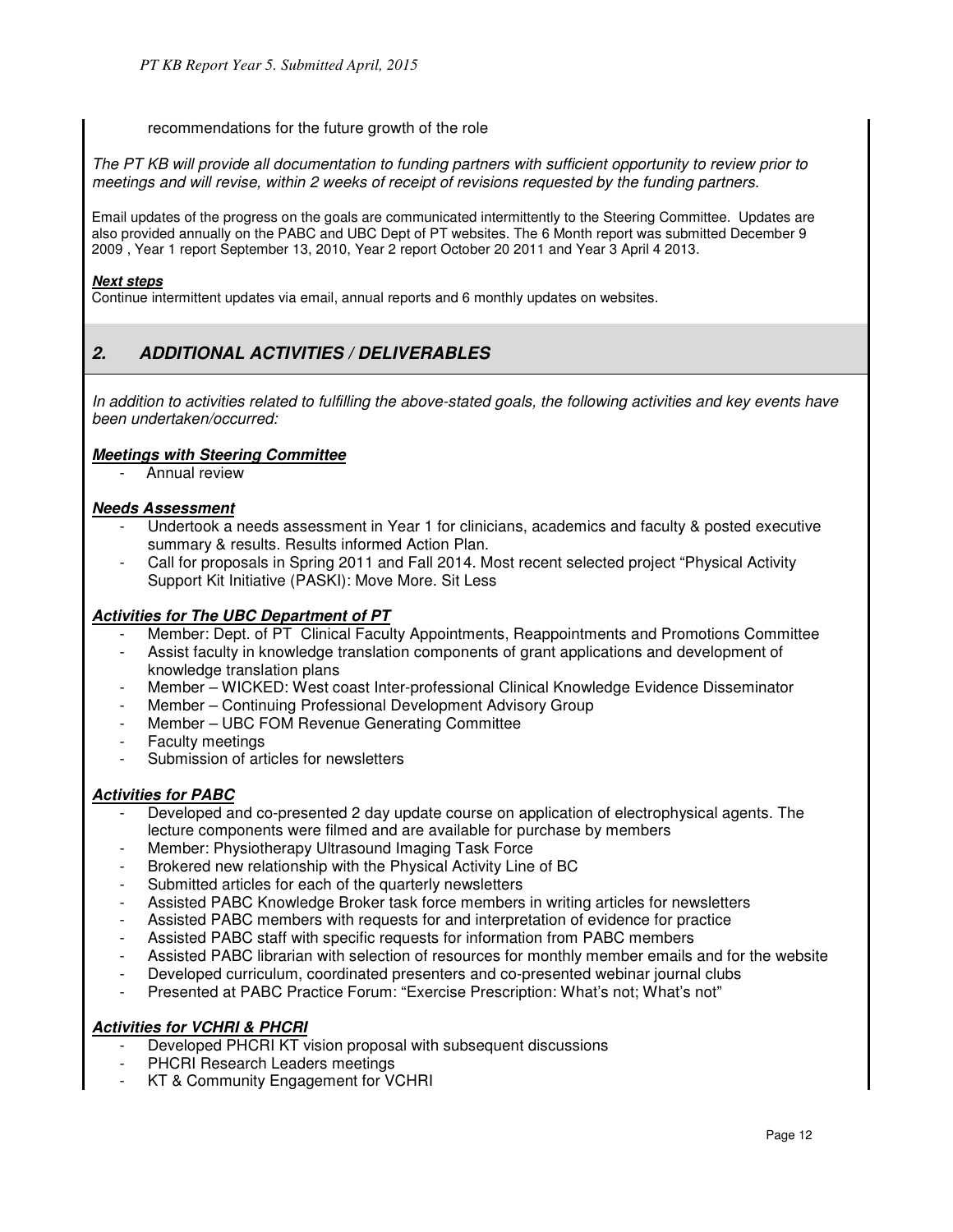- Member of Healthcare Education and Research Rounds (HEARR) Action Team
- Member of InspireNet's Fall Conference Working Group (IFWG): Connect 2014: KT for Specific Audiences
- Subject Matter Expert (SME) for Cerner/CST electronic medical record project
- Advisor for presentation on KT at PHCRI CEO Forum
- Synthesis of evidence and best practice for lymphedema management
- Consultant for PHCRI KT issues
- Consultant for VCHRI KT issues
- Reviewer for VCHRI Research Challenge applications
- Presentation at VCH/PHC STEP UP PT Education & Research Day; invited speaker.
- Mentor and advisor for PHCRI and VCHRI Research Challenge projects
- Interviewed for VCHRI Review of Services- Focus Group and panel interview

## **Presentations**

- Abstract selected for presentation at World Congress subsequently withdrew abstract as unable to attend
- Blood Cancer Education Event, Leukemia & Lymphoma Society of Canada. "Tired of Being Tired" Patient education event.
- University of Alberta SAFEMOB & DVT webinar
- CONNECT 2014 Moving words to action. Using knowledge translation principles to encourage an increase in physical activity and decrease in sedentary behavior.
- Fraser Health PARADE Prove it: How to demonstrate that PTs impact outcomes for patients with TJA
- BC Pharmacy Association Annual Conference: Joint Action on Joints
- BC KT Community of Practice. Knowledge Translation in Population and Public Health: Sharing, learning and moving forward
- BC Physiotherapy Practice Forum Facilitation of Panel discussion on Exercise Prescription What's hot, what's not"
- VCH/PHC STEP UP 2014 Prove it: Outcome Measurement
- Arthritis Health Professions Association Annual Meeting: "Outcome Measurement"
- UBC School of Population and Public Health Course 581N Knowledge Translation in Population and Public Health "Research to action: Improving practice"
- Canadian Physiotherapy Congress: Knowledge Brokering: What is it and how can the physiotherapy profession use it to facilitate evidence-informed practice?
- Alberta College of Physical Therapists: Achilles Tendinopathy Toolkit
- Center of Hip Health and Mobility Celebration of Research Tendinopathy Toolkits
- Sample evaluations results and comments for presentations:
	- STEP UP 2014 =  $4.8/5$ ; UBC =  $4.7/5$ ; INSPIRENet =  $4.7/5$
	- "Made it entertaining and to the point. Someone whom I look up to"
	- "As always, made a difficult subject easier to relate into practice"

"Really useful. We started to implement some of the key points already"

"Organized, clear, breaks things down in a way that makes it easy to understand and apply" "Excellent, excellent communicator. She is able to take a topic which I was unsure about and make me feel confident that I understand it. Her lectures are crystal clear, interesting and make hard concepts easier to understand"

"Engaging and motivating. Uses different ways to effectively engage participants"

## **Professional Development**.

- KT Canada webinars
- Member Knowledge Mobilization Forum Chats / Ontario Knowledge Transfer and Exchange Community of Practice
- Research Skills update UBC Dept of Family Practice
- The Social Network: Using Twitter to Translate and Disseminate Evidence
- How do knowledge brokers facilitate KT initiatives in health-related settings? Public Health Ontario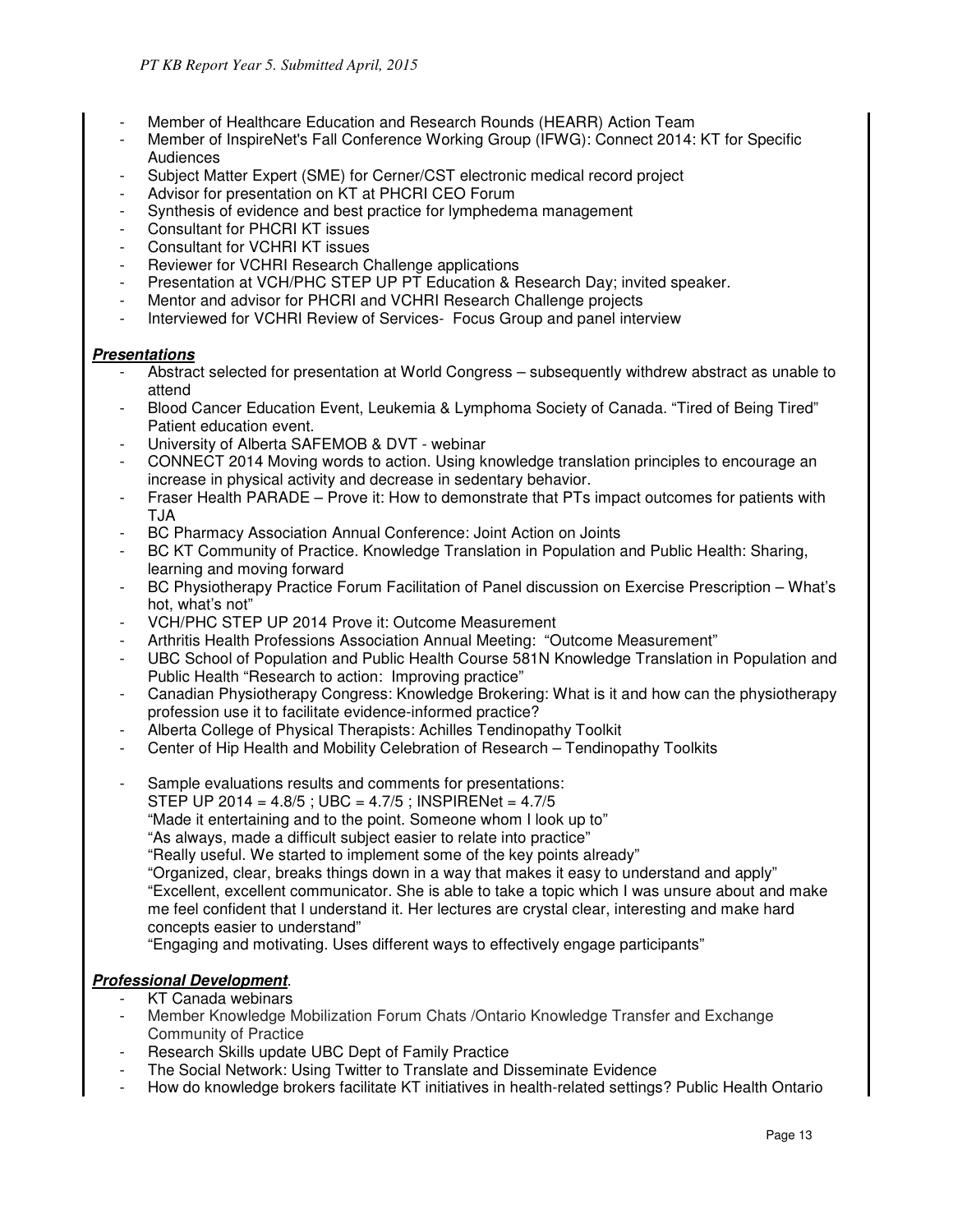- End of Grant KT Course, KT Canada
- Evidence Based Laser Therapy for the Physiotherapist: Arthritis
- Evidence Based Laser Therapy for the Physiotherapist: Part 2 of Extremities Series Upper **Extremities**
- Fraser Health Physiotherapy Education Day PARADE
- BC KT Meeting

#### **Other**

- Member: MSFHR KT Training Program Advisory Group
- Invited to inform the development of a knowledge broker role between The University of Alberta, Physiotherapy Alberta and the Canadian Physiotherapy Association
- Consultation with applicant for KT position at SFU
- Invited interview & subsequent newsletter article regarding knowledge translation and knowledge brokering: Pain Science Division of the Canadian Physiotherapy Association
- Spearheaded advanced practice training opportunity for BC Physiotherapist
- BC member for the International Society of Electrophysical Agents workshop at World Congress of Physiotherapy
- Consultant for KT video on use of neuromuscular electrical stimulation in spinal cord injury
- Invitation to CIHR 2014 Knowledge User member on the Operating Grant Knowledge to Action Peer Review Committee
- Co-Chair: Arthritis Patient Advisory Board Arthritis Research Canada

## Reviewer

- Canadian Respiratory Journal
- British Medical Journal Case Reports
- Physiotherapy Canada
- Canadian Journal of Sports Medicine
- Physician and Sports Medicine
- Physical Therapy
- Canadian Journal of Rehabilitation

## **Publications**

Year 5 13 (4 published, 4 in press, 2 submitted, 3 in process) Year 4: 11 (6 published, 1 in press, 2 submitted, 2 in process) Year 3: 10 (3 published; 1 in press; 4 submitted; 2 in process) Year 2: 5 (4 published; 1 submitted) Year 1: None

## **Published**

Tatla SK, Shirzad N, Lohse KR, Virji-Babul N, **Hoens AM**, Holsti L, Li LC, Miller KJ, Lam MY, Van der Loos H.F.M. Therapists' perceptions of social media and video game technologies in upper limb rehabilitation. JMIR Serious Games 2015;3(1):e2) doi:10.2196/games.3401

Bech M, Moorhen J, Cho M, Lavergne MR, Stothers K, **Hoens AM**. DEVICE OR ICE: The effect of consistent cooling using a device compared to intermittent cooling using an ice bag after Total Knee Arthroplasty. Physiotherapy Canada. Physiotherapy Canada 2015; 67(1), 48–55; doi:10.3138/ptc.2013-78

**Hoens AM**, Li LC. The Knowledge Broker's 'Fit' in the World of Knowledge Translation. Editorial. Physiotherapy Canada..2014. 66(3)' 223-4.

McAuley C, Westby MD, **Hoens A,** Troughton D, Field R, Duggan M, Reid WD. A survey of Physiotherapists' experience using outcome measures in total hip and knee. Physiotherapy Canada. 2014. Physiotherapy Canada. 2014. 66(3)' 223-4.274-285.

#### **In press**

 Camp PG, Reid WD, Chung F, Kirkham A, Brooks D, Goodridge D, Marciniuk DD, **Hoens, AM.** A Clinical Decision-Making Tool for Safe and Effective Prescription of Exercise in Acute Exacerbation of Chronic Lung Disease: Results from an Interdisciplinary Delphi Survey and Focus Groups. Physical Therapy. In press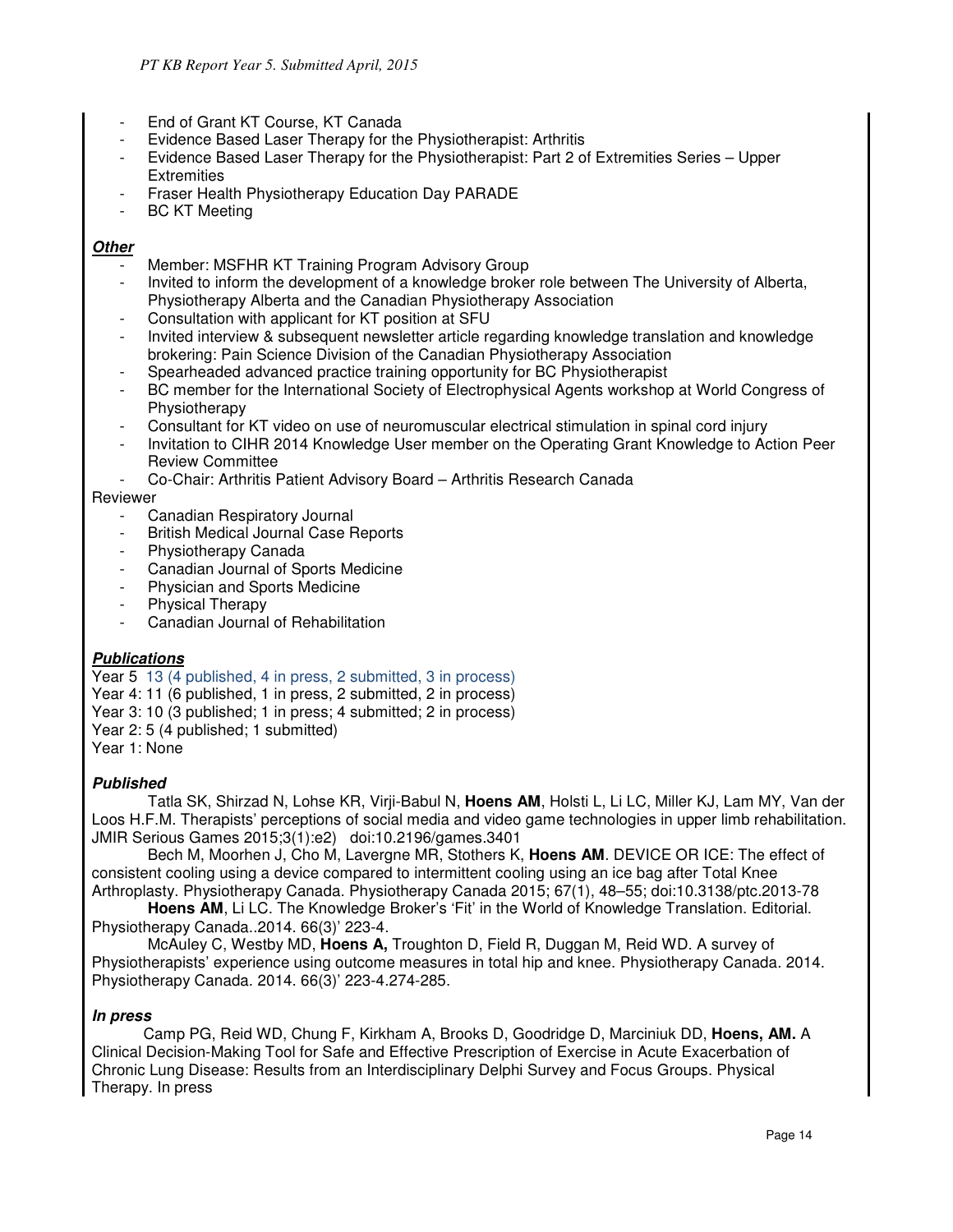Lam M, Tatla S, Lohse K, **Hoens AM**, Miller K, Holsti L, Virji-Babul N, Van der Loos M. Perceptions of Technology and its Use for Therapeutic Application for Individuals with Hemiparesis: Findings from Adult and Paediatric Focus Groups. JMIR Rehabil Assist Technol doi:10.2196/rehab.3484. In press.

 Barber C et al. Development of Cardiovascular Quality Indicators for Rheumatoid Arthritis: Results from an International Expert Panel Using a Novel Online Process. The Journal of Rheumatology. In press

Shadgan B, Pakravan AH, **Hoens A,** Reid WD. Effects of local cold spray on subcutaneous and intramuscular blood flow and oxygenation. Journal of Athletic Training. In press.

### **Submitted**

Dhillon S, Sima CA, Cheng J, Kirkham AR, Horii C, McKnight B, Petts K, **Hoens A**, Lynd PJ, Monillas R, Cook W, Camp PG Home Versus Hospital-Based Balance Exercise Program in Community-Dwelling Older Adults at Risk for Falls. Journal of Geriatric Physical Therapy.

Dean E, Greig A, Murphy S, Roots R, Nemhard N, Rankin A, Bainbridge L, Anthony J, **Hoens A**, Garland J. Raising the Priority of Lifestyle-related Non-communicable Diseases in Physical Therapy Curricula. Physical Therapy.

## **In process**

Belot M, Kennedy C, Hoens AM, Li LC. Should all patients with neck trauma get xrays? Supporting the adoption of the Canadian Cervical Spine Rule into clinical practice.

Glegg, S, Hoens AM, Li LC. Knowledge Brokering. Where have we been and where are we going? Westby MD, Langford D, Longstaff S, Sweeney P, Field R, Hoens AM. Use of a knowledge translation plan to address practice factors influencing physiotherapists' use of outcome measures in total joint arthroplasty

## **Key messages:**

- The PT KB provides organization specific activities for each of funding bodies. The commitments are variable and must be piroritized within the spectrum of other commitments (projects, grant applications, resource development, presentations, publications etc) within the 0.5 FTE.

- A total of 42 presentations have been provided over the 5 years of the position.

- There have been 20 publications over the 5 years of the position with 4 in press, 2 submitted and 3 in process. There have been numerous clinician first time co-authors. Two manuscripts have been focused on the position.- one was an invited editorial on knowledge brokering for Physiotherapy Canada..

- The AECOPD SR has been viewed 23, 720 times.

- "A survey of Physiotherapists' experience using outcome measures in total hip and knee arthroplasty " was selected as 'article of the month by Physiotherapy Canada.

- ResearchGate score: "higher than 62.5% of members"

# **3. RESEARCH GRANT ACTIVITY**

Year 5: 3/15 grant applications successful (awaiting results on 4): Total funding: \$83,501.60

Year 4: 1/6 grant applications successful\*: Total funding: \$6,000 \*awaiting results on 4/6 \* subsequent to the 2012/2013 report, 3 grants that were awaiting results were subsequently successful in achieving funding totaling \$847,196

Year 3: 2/10 grant applications successful: Total funding: \$441,991

Year 2: 2/7 grant applications successful: Total funding secured = \$370,000

Year 1: 3/7 grant applications successful; Total funding secured = \$374,319

| <b>Funding</b><br>Agency | <b>Title</b>                                                                                                                                             | PI      | <b>PT KB</b><br><b>Role</b> | ۰D | <b>RESULT</b>      |
|--------------------------|----------------------------------------------------------------------------------------------------------------------------------------------------------|---------|-----------------------------|----|--------------------|
| <b>CIORI</b>             | SuPER: Supporting<br>Patient care with<br><b>Electronic Resources</b><br>(SuPER): Effectiveness<br>of an online decision aid<br>for patients considering | Dr L Li | Co-<br>investigator         |    | Awaiting<br>result |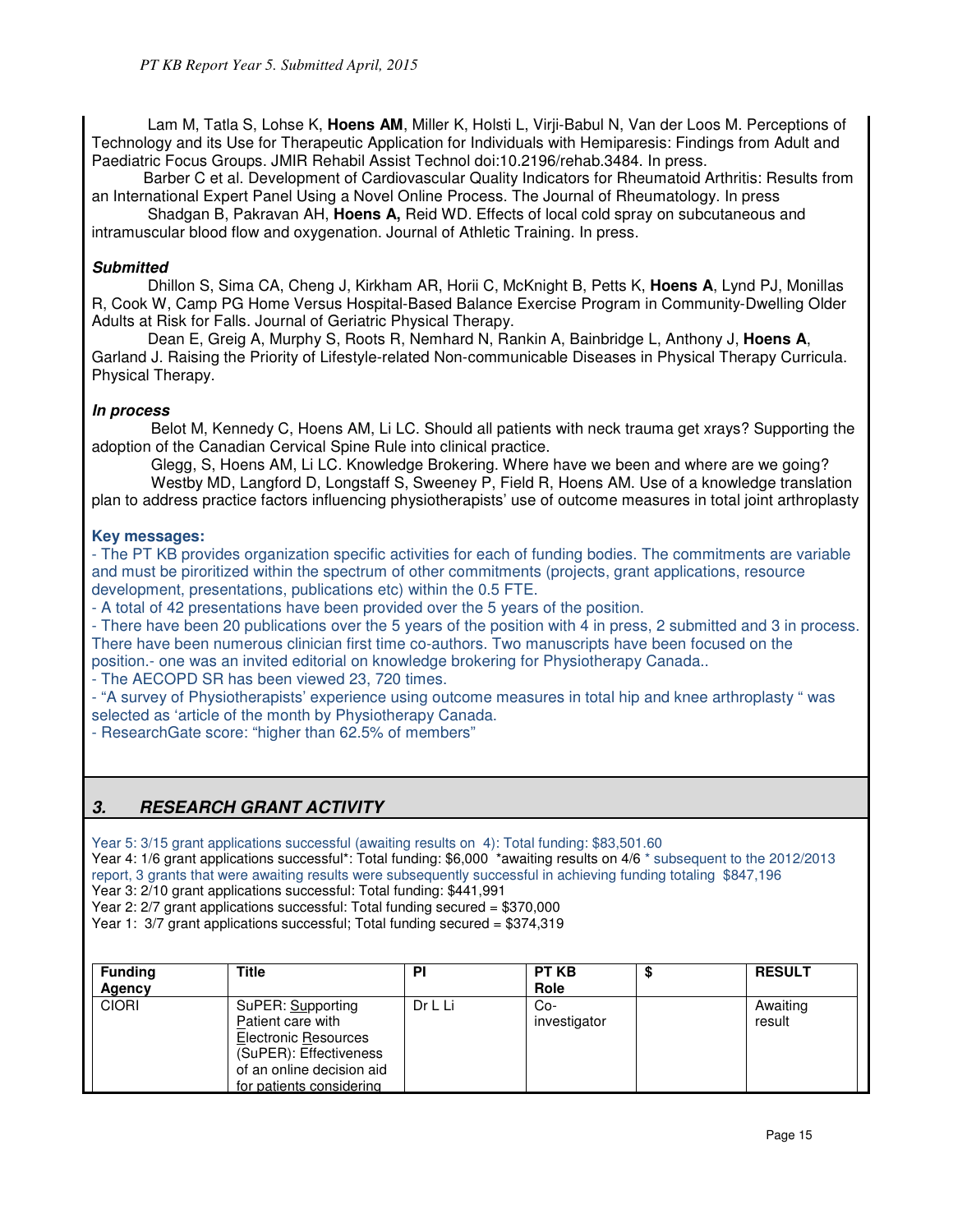|                                                                                                                          | biologic therapy for                                                                                                                                          |                                   |                                    |                              |                          |
|--------------------------------------------------------------------------------------------------------------------------|---------------------------------------------------------------------------------------------------------------------------------------------------------------|-----------------------------------|------------------------------------|------------------------------|--------------------------|
|                                                                                                                          | rheumatoid arthritis                                                                                                                                          |                                   |                                    |                              |                          |
| PHC innovation &<br>Translation<br>Research Award                                                                        | Implementation of the<br><b>AECOPD Mob</b>                                                                                                                    | Dr P Camp                         | $Co-$<br>investigator              | \$50,000                     | Successful               |
| <b>CIHR Foundation</b><br>Scheme                                                                                         |                                                                                                                                                               | Dr N Bansback                     | <b>KB</b> support                  |                              | Awaiting<br>result       |
| <b>CIHR SPOR</b><br>Network in Chronic<br><b>Disease</b>                                                                 | Go Mobile with CLEAR                                                                                                                                          | Dr D Lacaille                     | Consumer Co-<br>lead<br>KB support | \$25 million<br>over 5 years | <b>Not</b><br>successful |
| Strategy for<br>Patient-Oriented<br>Research (SPOR)<br>- Patient<br>Engagement $-$<br>Collaboration<br>Grants 2015-01-13 | "It is all about us!"<br>Developing an innovative<br>how-to manual to support<br>patient engagement in<br>research                                            | Dr L Li                           | Co-applicant                       | \$15,000                     | <b>Not</b><br>successful |
| <b>Rick Hansen</b><br>Institute                                                                                          | Implementing SCI-QOL<br>into Clinical Practice:<br><b>Enhancing Patient</b><br>Outcomes using<br><b>Common Data Elements</b><br>and Implementation<br>Science | Dr<br>Heinemman                   | Advisory<br>Board<br>member        |                              | <b>Not</b><br>successful |
| <b>Canadian Breast</b><br><b>Cancer Foundation</b><br>BC/Yukon<br><b>Community Health</b><br>Grant                       | Taking Action: Improving<br>physical activity support<br>and resources for breast<br>cancer survivors in BC                                                   | Dr K Campbell                     | <b>KB</b> support                  | \$50,000                     | Awaiting<br>result       |
| <b>CCSRI Innovation</b><br><b>Operating Grant</b>                                                                        | Understanding the<br>potential of exercise to<br>treat chemo brain                                                                                            | Dr K Campbell                     | <b>KB</b> support                  | \$200,000                    | Not<br>successful        |
| <b>UBC Centennial</b><br><b>Initiatives Fund</b><br>Proposal                                                             | Exercise is Medicine: An<br>active centennial<br>celebration of UBC<br><b>Physical Therapy</b>                                                                | Dr A Scott                        | <b>KB</b> support                  |                              | Not<br>successful        |
| <b>UBC TLEF</b>                                                                                                          | West coast<br><b>Interprofessional Clinical</b><br>Knowledge Evidence<br>Disseminator (WICKED)                                                                | Dr A Greig                        | <b>KB</b> support                  | \$29,501.60                  | Successful               |
| CIHR Knowledge<br>to Action                                                                                              | Ethics, Professionalism,<br>and Interactive<br>Communication (EPIC):<br>an E-health ethics toolkit<br>for health professionals                                | Dr C Backman                      | $Co-$<br>investigator              | \$170,000                    | Not<br>successful        |
| PHCRI Research<br>Challenge                                                                                              | <b>General Practitioner</b><br>centred vs. Patient<br>centred admissions:<br>Improving triage<br>efficiency and patient and<br>care provider satisfaction     | Ashbolt L<br>Lakes C              | Mentor                             | \$4000                       | Successful               |
| <b>CIHR</b><br>NSERC (LOI)                                                                                               | Balance Training using a<br><b>Robotic Platform in Post-</b><br>stroke Rehabilitation                                                                         | Dr Van der<br>Loos, Dr<br>Garland | <b>KB</b> support                  |                              | <b>Not</b><br>successful |
| <b>VCHRI Team</b><br>Grant-<br>Research<br>Module                                                                        | Determining and<br>weighting factors in<br>the development of a<br>rehabilitation referral<br>priority score                                                  | P Adams                           | $Co-$<br>investigator              |                              | Not<br>successful        |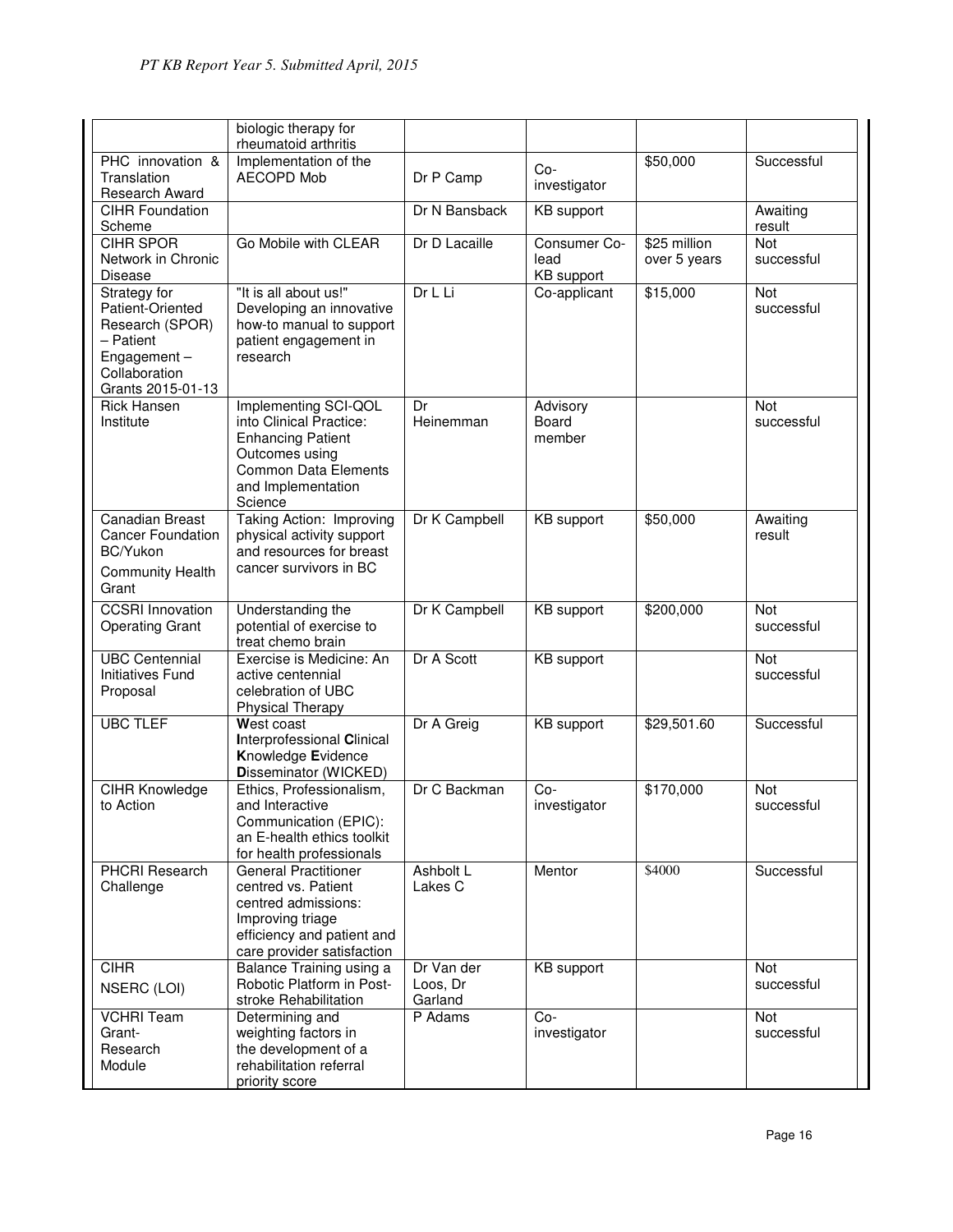| Canadian<br>Physiotherapy<br>Foundation                                                | <b>Achilles Tendinopathy</b><br>Toolkit: Development<br>of an App                                                                            | Dr A Scott | Co-<br>investigator   | \$5,000                 | Not<br>successful |
|----------------------------------------------------------------------------------------|----------------------------------------------------------------------------------------------------------------------------------------------|------------|-----------------------|-------------------------|-------------------|
| <b>CIHR</b><br>Knowledge to<br>Action                                                  | <b>Supporting Physical</b><br>activity & Reducing<br>sedentary behavior in<br>Arthritis (SUPra)                                              | Dr. L Li   | $Co-$<br>investigator | \$199,328               | Successful        |
| <b>VCHRI</b><br>Innovation &<br>Translational<br><b>Research Awards</b><br>Competition | Improving physical<br>activity using an online<br>monitoring tool: a new<br>model of osteoarthritis<br>care                                  | Dr. L Li   | $Co-$<br>investigator | \$50,000 for 2<br>years | Successful        |
| <b>CIHR</b>                                                                            | Knowledge translation<br>to optimize mobility<br>independence in older<br>adults: Improving<br>Cognitive & jOint<br>health Network<br>(ICON) | Dr. L Li   | Knowledge<br>user     | \$597,868               | Successful        |
| Canadian Lung<br>Association /<br><b>CHRP</b>                                          | Contributing factors to<br>pain experienced by<br>people living with<br><b>COPD</b>                                                          | Dr. D Reid | KB support            | \$23,809                | Not<br>successful |

#### **Key messages**

- The PT KB position has been associated with over 2.1 million dollars of research funding over the 5 years of the position

## **4. Key Messages from Year 5**

- 1. Continued progress with all goals
- 2. Informed development of new KT/KB-related infrastructure and positions
	- Alberta (X2), BC SPOR Unit, FraserHealth position, MSFHR KT Pathway
- 3. Developed social media presence
- 4. Expanded areas of expertise: patient engagement (e.g.. PASKI), E-Health (e-technologies)
- 5. Facilitated placement of KT, physical therapy, interdisciplinary care, patient engagement into the foundation of large network grant applications (BC SPOR Unit and SPOR Primary & Integrated Health, Chronic Disease network applications
- 6. Budget: Unsolicited revenue generation; Approached re Dr Bansback's CIHR Foundation Scheme application (\$4,000 per annum for consultation); Significant outstanding positive balance

# **5. Proposed Priorities for Year 6**

#### **Expand evaluation of impact**

- Partnering with Physiopedia to obtain metrics of impact beyond reach

#### **Continue to contribute to building and sustaining knowledge translation / knowledge brokering in BC**

- PHCRI, VCHRI, MSFHR KT Training Framework, SPOR Unit, SPOR Networks (Primary & Integrated Health; Chronic Disease)

- Training KBs